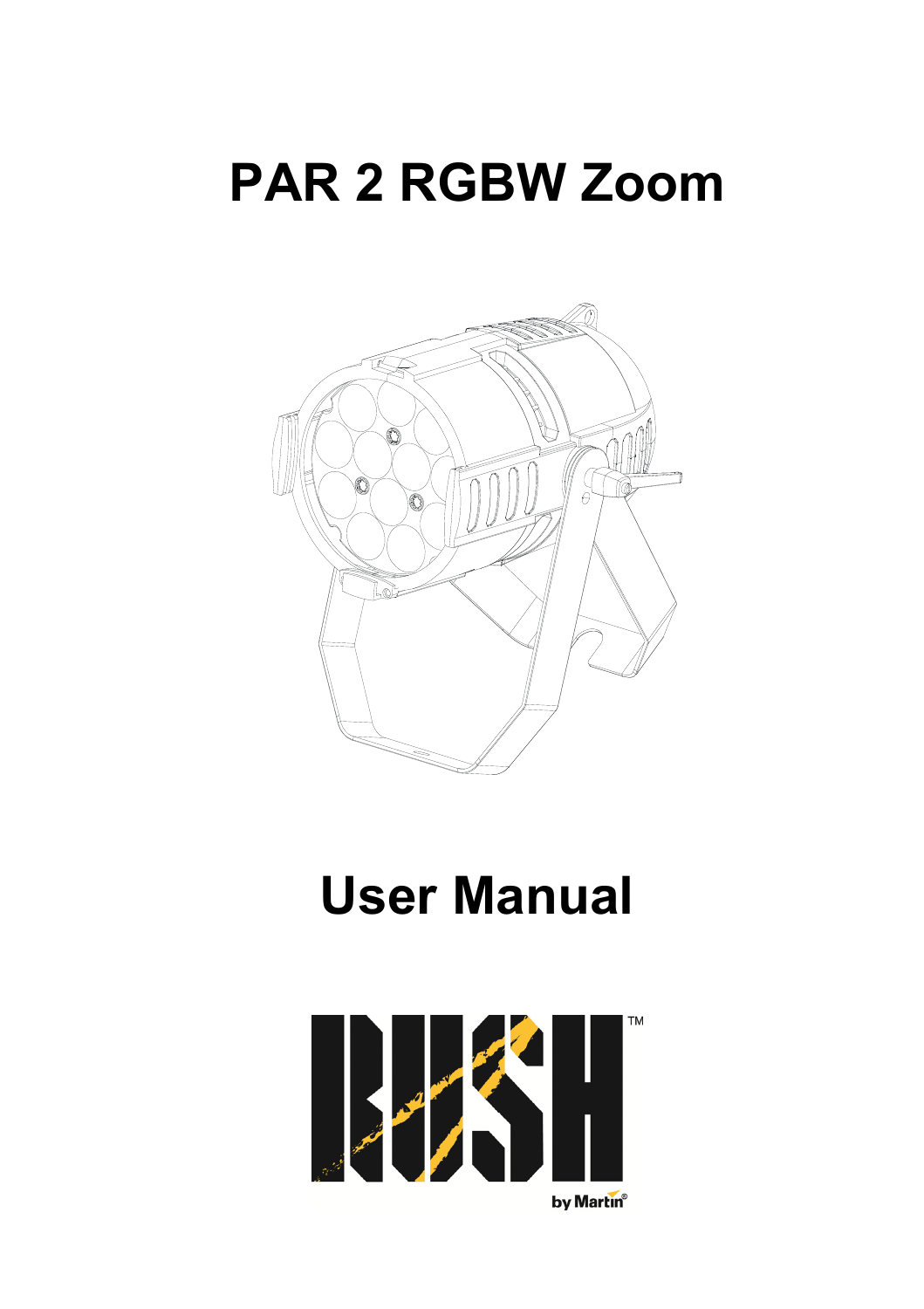©2013-2017 Martin Professional ApS. Information subject to change without notice. Martin Professional and all affiliated companies disclaim liability for any injury, damage, direct or indirect loss, consequential or economic loss or any other loss occasioned by the use of, inability to use or reliance on the information contained in this manual. The Martin logo, the Martin name, the RUSH logo, the RUSH name and all other trademarks in this document pertaining to services or products by Martin Professional or its affiliates and subsidiaries are trademarks owned or licensed by Martin Professional or its affiliates or subsidiaries.

Martin Professional • Olof Palmes Allé 18 • 8200 Aarhus N • Denmark • www.martin.com

Manual: Revision I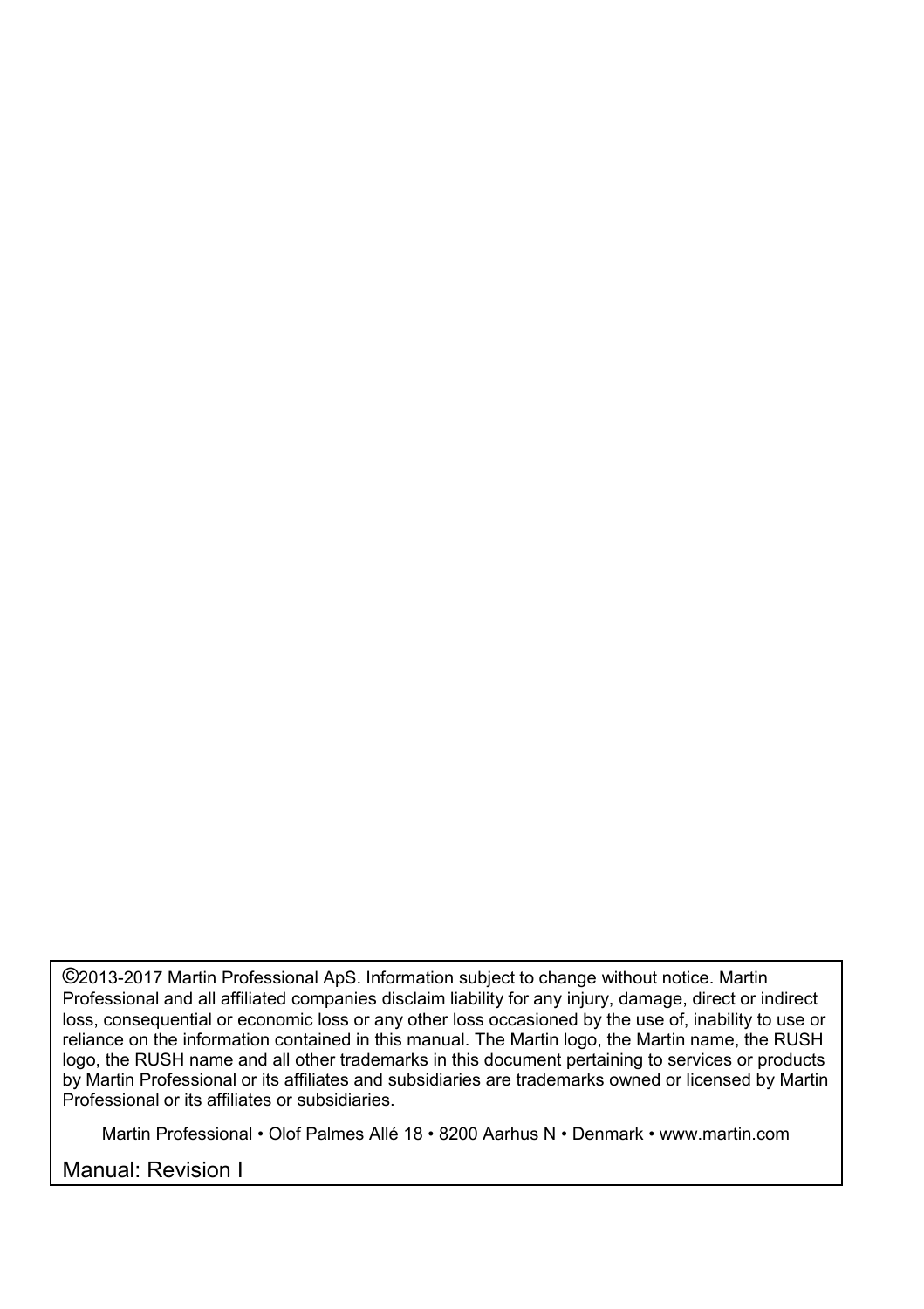# Table of contents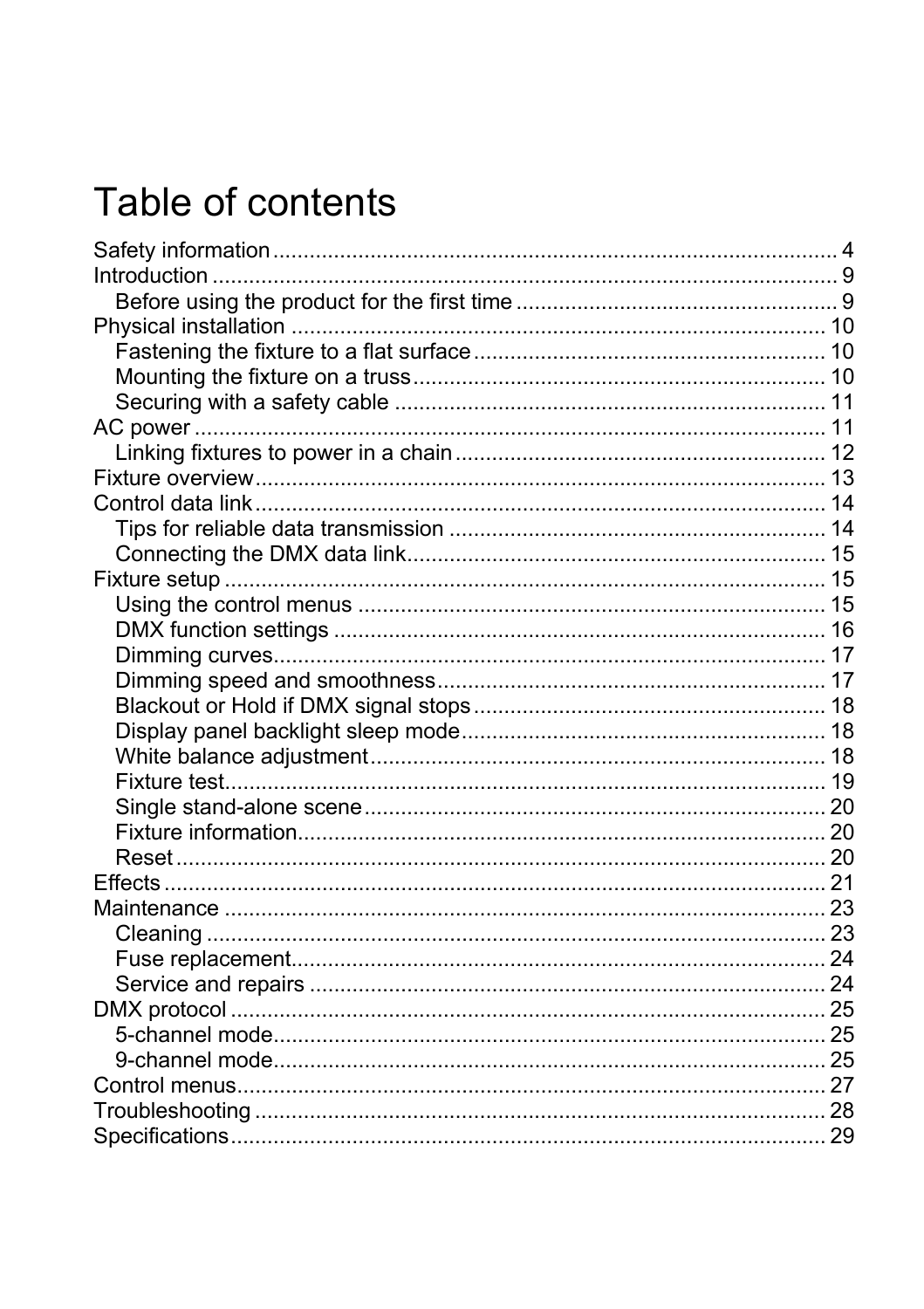# **Safety information**



### **WARNING!**

**Read the safety precautions in this manual before installing, operating or servicing this product.**

The following symbols are used to identify important safety information on the product and in this manual:





**Warning!** 

*Safety hazard. Risk of severe injury or death.* 

**Warning!**  *Powerful light emission. Risk of eye injury.* 



**Warning!** 

*See user manual for important safety information.* 



**Warning!** 

*Hazardous voltage. Risk of lethal or severe electric shock.* 



**Warning!**  *Hot surfaces* 

*and fire hazard.* 



Warning! Risk Group 2 product according to EN 62471. Do not look directly into the beam. Do not view the light output with optical instruments or any device that may concentrate the beam.

This lighting fixture is for professional use only and must be installed by a qualified technician. It is not for household use. It presents risks of severe injury or death due to fire hazards, electric shock and falls. It produces a powerful, concentrated beam of light that can create a fire hazard or a risk of eye injury if the safety precautions below are not followed.



Install, operate and service RUSH by Martin™ products only as directed in their user manuals, or you may create a safety hazard or cause damage that is not covered by product warranties.

Follow the safety precautions listed below and observe all warnings in this manual and printed on the product. Keep this user manual for future use.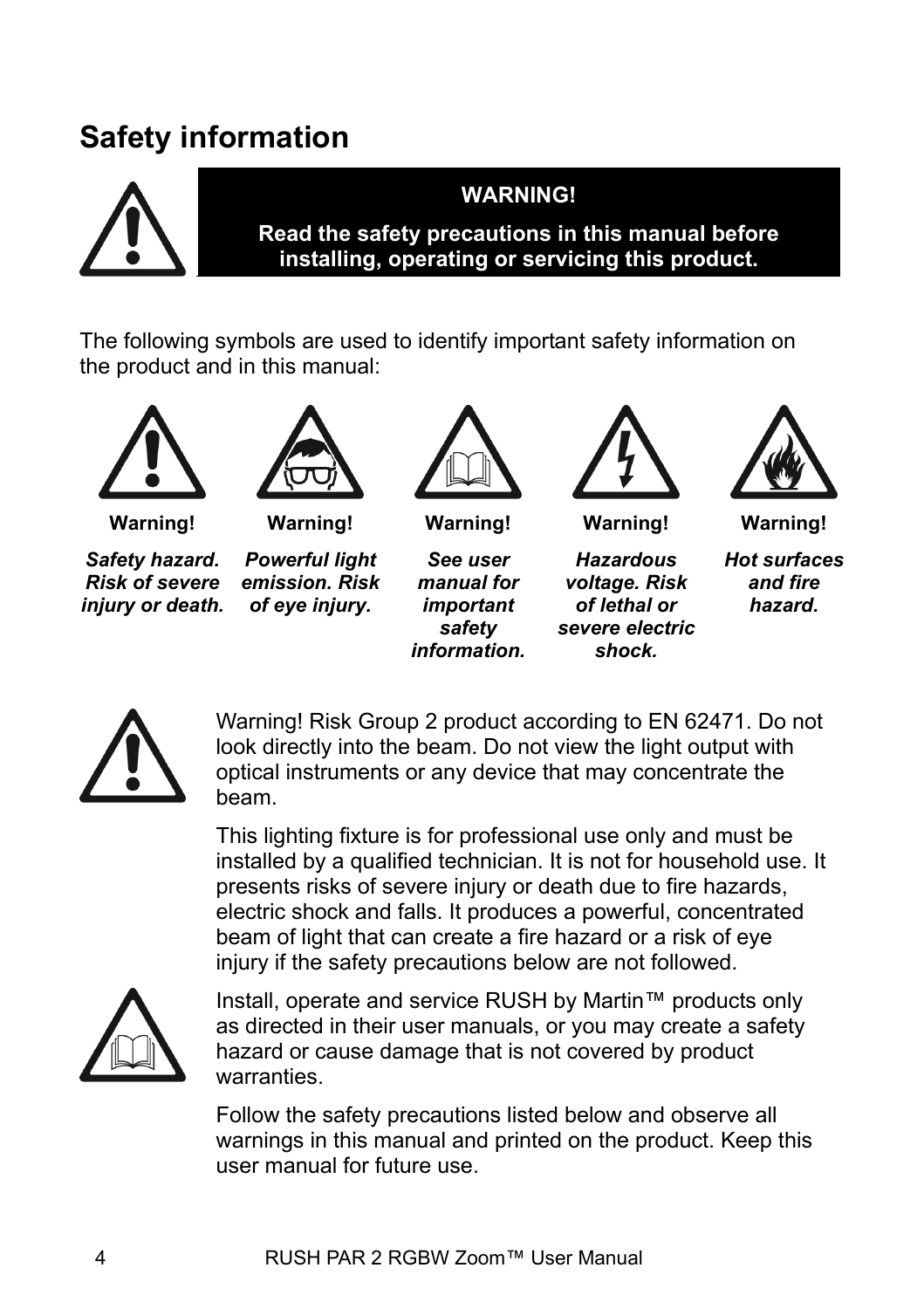For the latest user documentation and other information for this and all Martin™ products, please visit the Martin website at http://www.martin.com

If you have any questions about how to install, operate or service the fixture safely, please contact your Martin™ distributor (see www.martin.com/distributors for details) or call the Martin™ 24-hour service hotline on +45 8740 0000, or in the USA on 1-888-tech-180.

Respect all locally applicable laws, codes and regulations when installing, operating or servicing the fixture.

### **Protection from electric shock**

Do not expose the fixture to rain or moisture.

Disconnect the fixture from AC power before carrying out any installation or maintenance work and when the fixture is not in use.

Ensure that the fixture is electrically connected to ground (earth).

Use only a source of AC power that complies with local building and electrical codes and has both overload and ground-fault (earth-fault) protection.

Socket outlets or external power switches used to supply the fixture with power must be located near the fixture and easily accessible so that the fixture can easily be disconnected from power.

Replace defective fuses with ones of the specified type and rating only.

Isolate the fixture from power immediately if the power plug or any seal, cover, cable, or other component is damaged, defective, deformed, wet or showing signs of overheating. Do not reapply power until repairs have been completed

Before using the fixture, check that all power distribution equipment and cables are in perfect condition and rated for the current requirements of all connected devices.

Use only Neutrik PowerCon cable connectors to connect to the fixture's power sockets.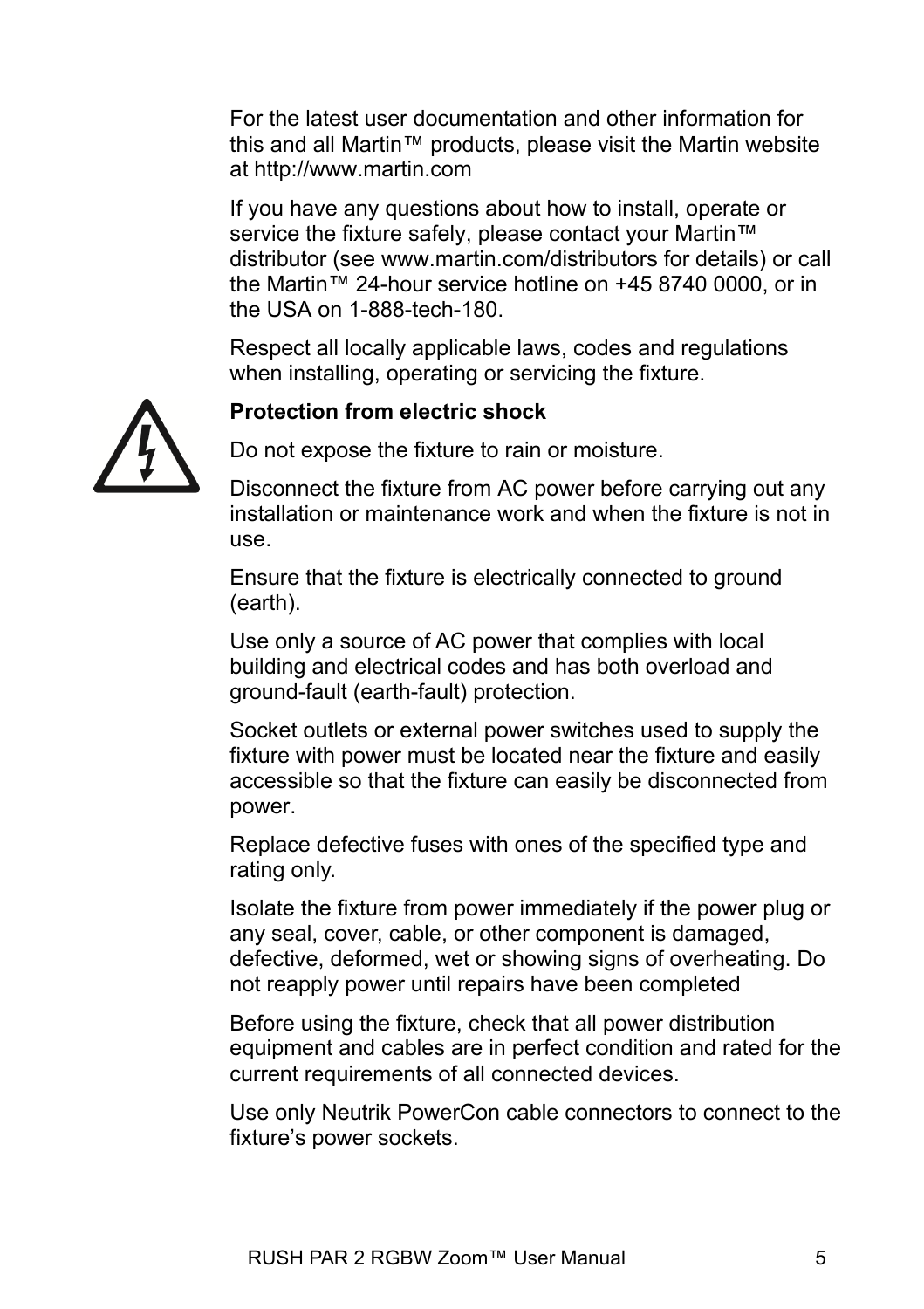Do not connect devices to power in a chain that will exceed the electrical ratings of any cable or connector used in the chain.

The supplied power input cable is rated 6 A and can safely supply only one fixture with mains power. Do not connect any device to the fixture's MAINS OUT connector when using this cable. If you replace this cable and also use the replacement cable to supply only one fixture with mains power, the replacement cable must also be rated 6 A minimum, have three conductors 18 AWG or 0.75 mm² minimum conductor size, have an outer cable diameter of 6 - 15 mm (0.2 - 0.6 in.) and be temperature-rated to suit the application. In the USA and Canada the cable must be UL listed, type SJT or equivalent. In the EU the cable must be type H05VV-F or equivalent.

To connect fixtures to mains power in a chain, you must first obtain 14 AWG or 1.5 mm<sup>2</sup> power input and throughput cables that are 16 A rated and temperature-rated to suit the application. In the USA and Canada the cables must be ULlisted, type SJT or equivalent. In the EU the cables must be type H05VV-F or equivalent. Suitable cables with Neutrik PowerCon connectors are available from Martin™ (see 'Accessories' on page 31). If you use these cables, you can connect fixtures to power in a linked chain, MAINS OUT throughput socket to MAINS IN input socket, but do not link more than:

- eight (8) RUSH PAR 2 fixtures in total at 100-120 V, or
- eighteen (18) RUSH PAR 2 fixtures in total at 200-240 V.

The voltage and frequency at the MAINS OUT socket are the same as the voltage and frequency applied to the MAINS IN socket. Only connect devices to the MAINS OUT socket that accept this voltage and frequency.



### **Protection from burns and fire**

Do not operate the fixture if the ambient temperature  $(T_a)$ exceeds 40° C (104° F).

The surface of the product casing can reach up to 85° C (185° F) during operation. Avoid contact by persons and materials. Allow the fixture to cool for at least 15 minutes before handling.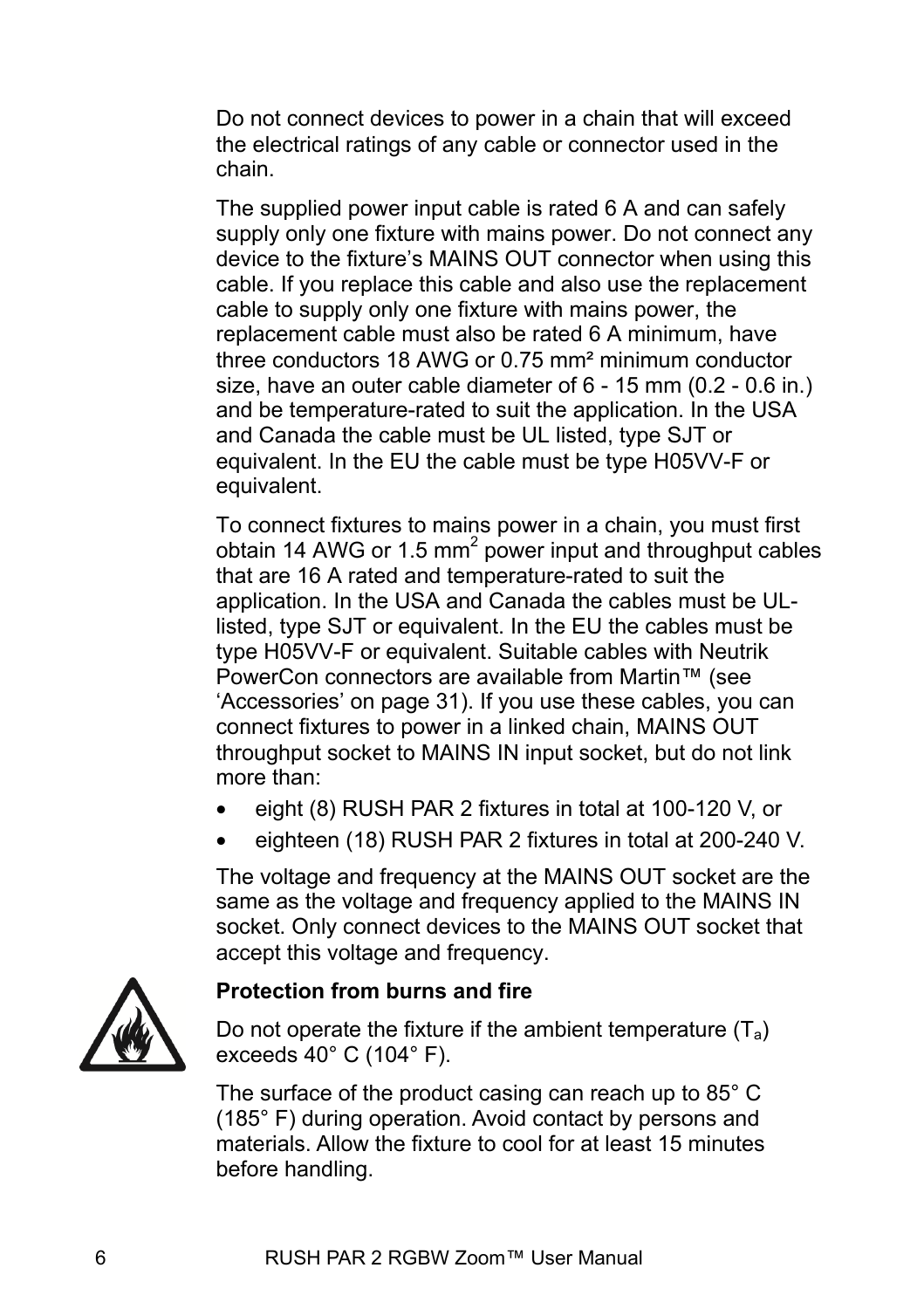Keep flammable materials well away from the fixture. Keep all combustible materials (e.g. fabric, wood, paper) at least 0.2 m (8 in.) away from the fixture housing.

Ensure that there is free and unobstructed airflow around the fixture. Provide a minimum clearance of 100 mm (4 in.) around fans and air vents.

Do not use the fixture to illuminate surfaces within 0.2 m (8 in.) of the fixture.

Do not attempt to bypass thermostatic switches or fuses.

Do not stick filters, masks or other materials onto any optical component.

The fixture's lenses can focus the sun's rays, creating a risk of fire and damage. Do not expose the front of the fixture to sunlight or any other bright light source.



### **Protection from eye injury**

Do not stare directly into the product's light output.

Do not look at the light output with magnifiers, telescopes, binoculars or similar optical instruments that may concentrate the light output.

Ensure that persons are not looking directly into the front of the fixture when the product lights up suddenly. This can happen when power is applied, when the product receives a DMX signal, or when certain control menu items are selected.

To minimize the risk of eye irritation or injury, disconnect the fixture from power at all times when the fixture is not in use, and provide well-lit conditions to reduce the pupil diameter of anyone working on or near the fixture.



### **Protection from injury**

Fasten the fixture securely to a fixed surface or structure when in use. The fixture is not portable when installed.

Ensure that any supporting structure and/or hardware used can hold at least 10 times the weight of all the devices they support.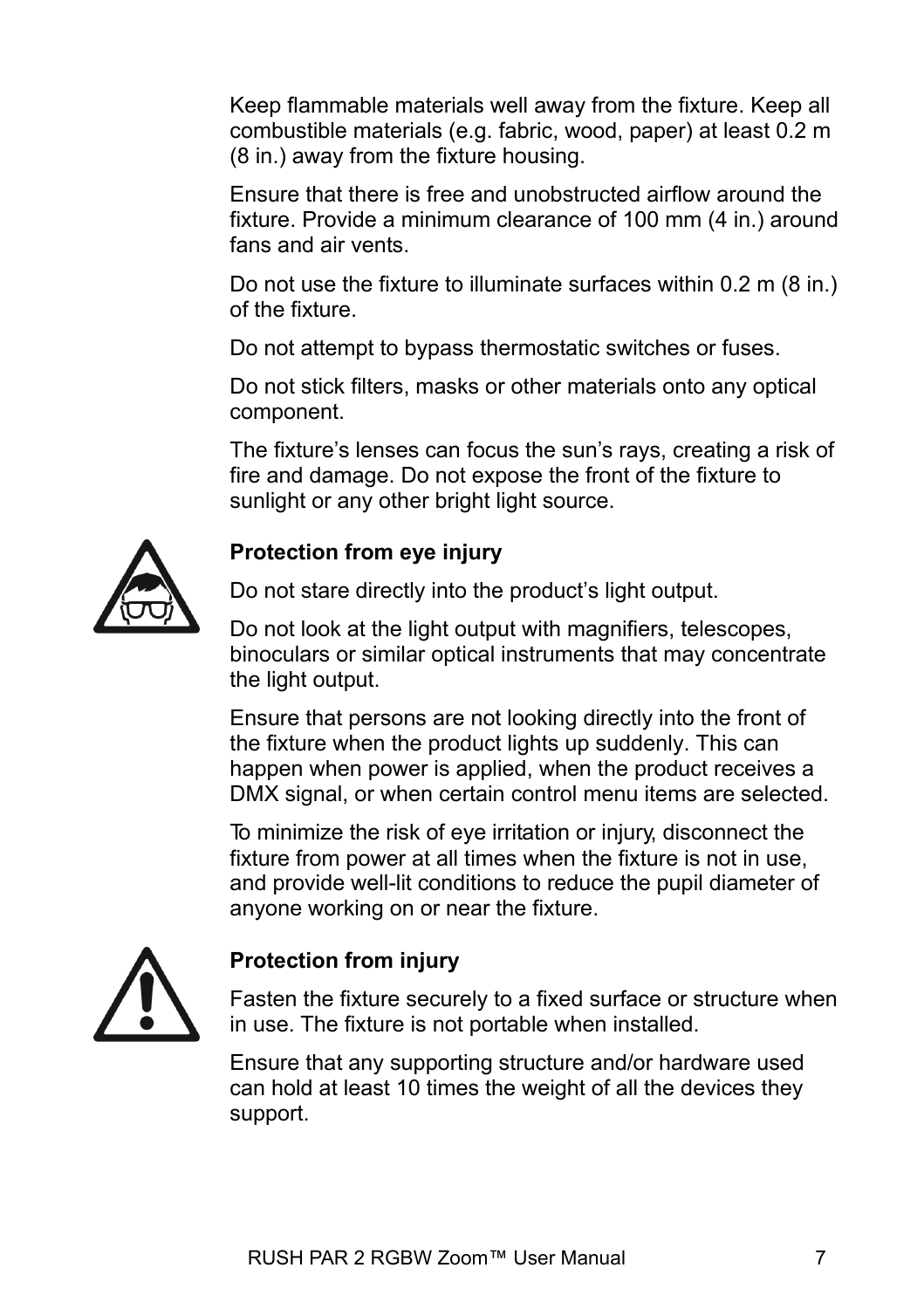If suspending from a rigging structure, fasten the fixture to a rigging clamp. Do not use safety cables as the primary means of support.

If the fixture is installed in a location where it may cause injury or damage if it falls, install as directed in this manual a secondary attachment such as a safety cable that will hold the fixture if a primary attachment fails. The secondary attachment must be approved by an official body such as TÜV as a safety attachment for the weight that it secures, must comply with EN 60598-2-17 Section 17.6.6 and must be capable of bearing a static suspended load that is ten times the weight of the fixture and all installed accessories.

Check that all external covers and rigging hardware are securely fastened.

Block access below the work area and work from a stable platform whenever installing, servicing or moving the fixture.

Do not operate the fixture with missing or damaged covers, shields or any optical component.

In the event of an operating problem, stop using the fixture immediately and disconnect it from power. Do not attempt to use a fixture that is obviously damaged.

Do not modify the fixture in any way not described in this manual or install other than genuine RUSH by Martin™ parts.

Refer any service operation not described in this manual to a qualified technician.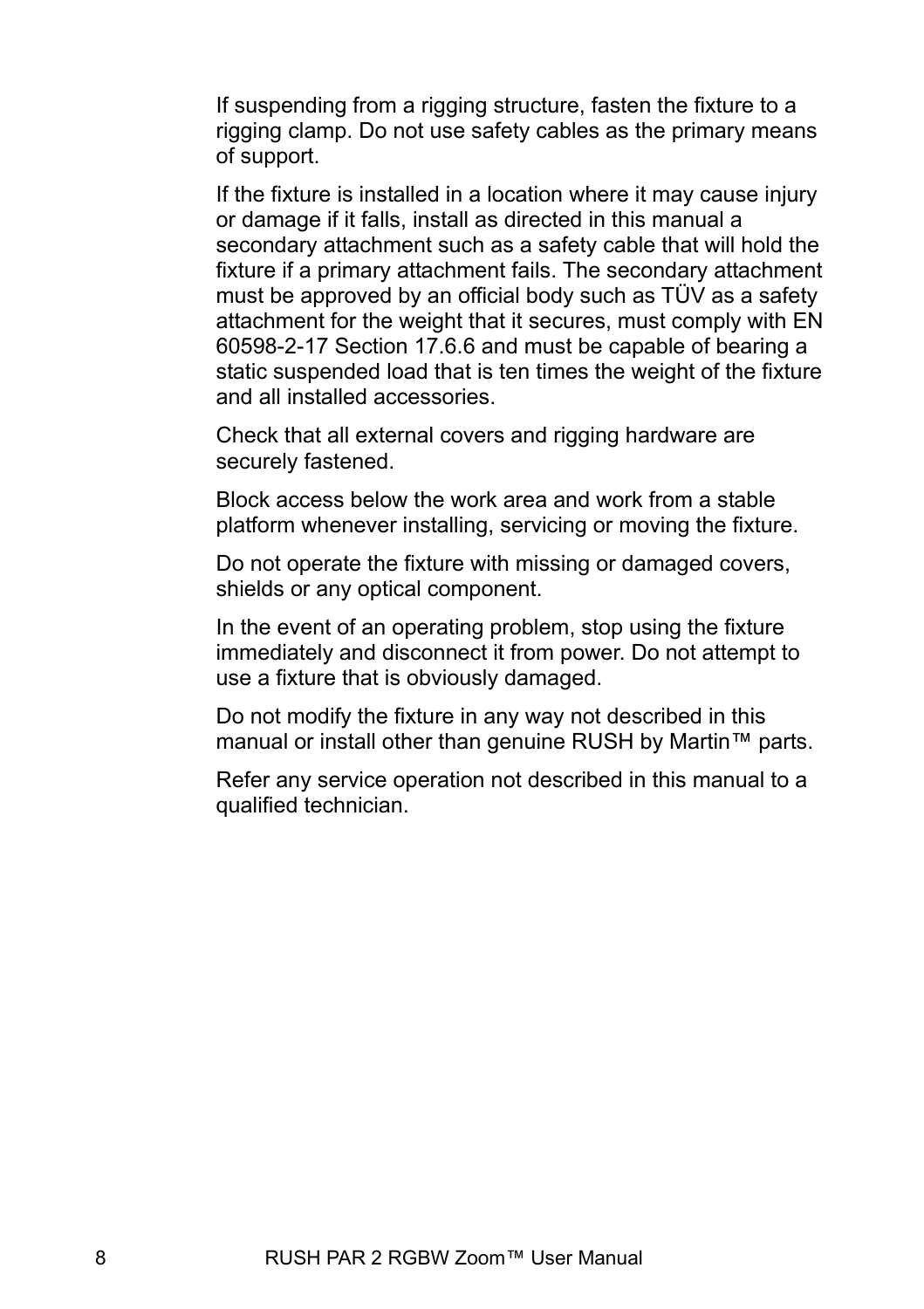# **Introduction**

The RUSH PAR 2 RGBW Zoom™ is a bright single-lens LED PAR Can with fully premixed color from 12 RGBW LEDs and a 10 to 60° motorized zoom. It offers electronic dimming and strobe and features a bracket for floor or truss mounting.

The PAR 2 RGBW Zoom can be controlled using any DMX-compliant controller.

The fixture is supplied with a 1.5 m (5 ft.) power cable (local power plug not included) and a folding mounting bracket.

### **Before using the product for the first time**

- 1. Read 'Safety information' on page 4 before installing, operating or servicing the fixture.
- 2. Unpack and ensure that there is no transportation damage before using the fixture. Never attempt to operate a damaged fixture.
- 3. If the fixture is not going to be hard-wired to an AC mains power source, install a local power plug (not supplied) on the end of the supplied power cable.
- 4. Before operating, ensure that the voltage and frequency of the local power source match the mains power requirements of the fixture.
- 5. Check the RUSH support pages on the Martin Professional website at www.martin.com for the most recent user documentation and technical information about the fixture. RUSH by Martin™ user manual revisions are identified by the revision letter at the bottom of the inside cover.

When the fixture is powered on for the first time, it may smoke slightly as it warms up, but this will only last a few minutes and is no cause for concern.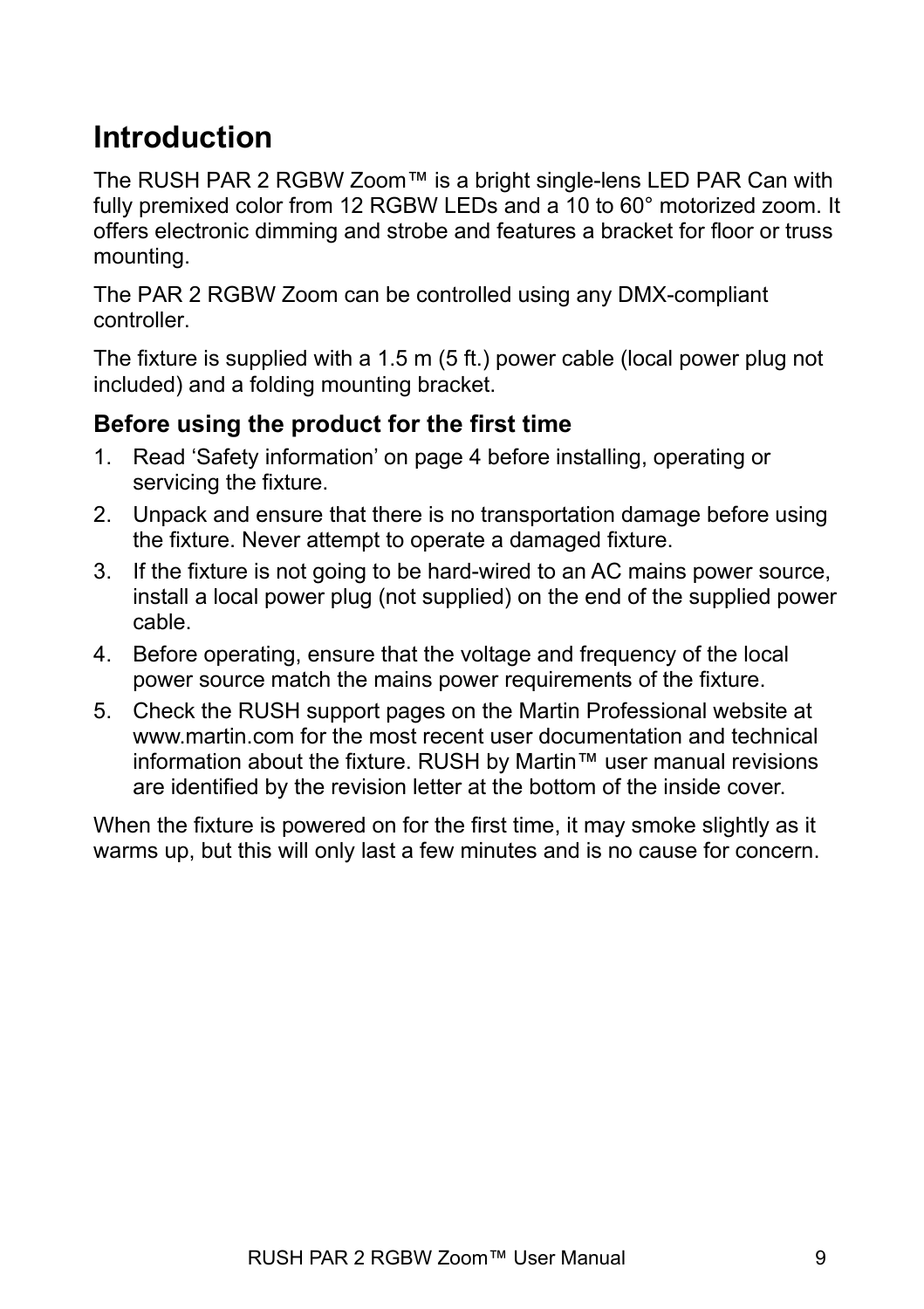# **Physical installation**



### **Read 'Safety information' on page 4 before installing the fixture.**

The fixture is designed for indoor use only and must be used in a dry location with adequate ventilation. Ensure that none of the fixture's ventilation slots are blocked.

Fasten the fixture to a secure structure or surface. Do not stand it on a surface or leave it where it can be moved or fall over. If you install the fixture in a location where it may cause injury or damage if it falls, secure it as directed in this user manual using a securely anchored safety cable that will hold the fixture if the primary fastening method fails.

Martin™ can supply safety cables and rigging clamps that are suitable for use with the fixture (see 'Accessories' on page 31).

### **Fastening the fixture to a flat surface**

The fixture can be fastened to a hard, fixed, flat surface that is oriented at any angle. Ensure that the surface can support at least 10 times the weight of all fixtures and equipment to be installed on it.

Fasten the fixture securely. If you install the fixture in a location where it may cause injury or damage if it falls, install a safety cable as directed in 'Securing with a safety cable' on page 11.

### **Mounting the fixture on a truss**

The fixture can be clamped to a truss or similar rigging structure in any orientation. When installing the fixture hanging vertically down, you can use an open-type clamp such as a G-clamp. When installing in any other orientation, you must use a half-coupler clamp (see illustration on right) that completely encircles the truss chord.



To clamp the fixture to a truss:

- 1. Check that the rigging structure can support at least 10 times the weight of all fixtures and equipment to be installed on it.
- 2. Block access under the work area.
- 3. Fold the legs of the mounting bracket together and bolt a rigging clamp securely to the mounting bracket. The bolt used must be M12, grade 8.8 steel minimum. It must pass through both mounting bracket legs and be fastened with a self-locking nut.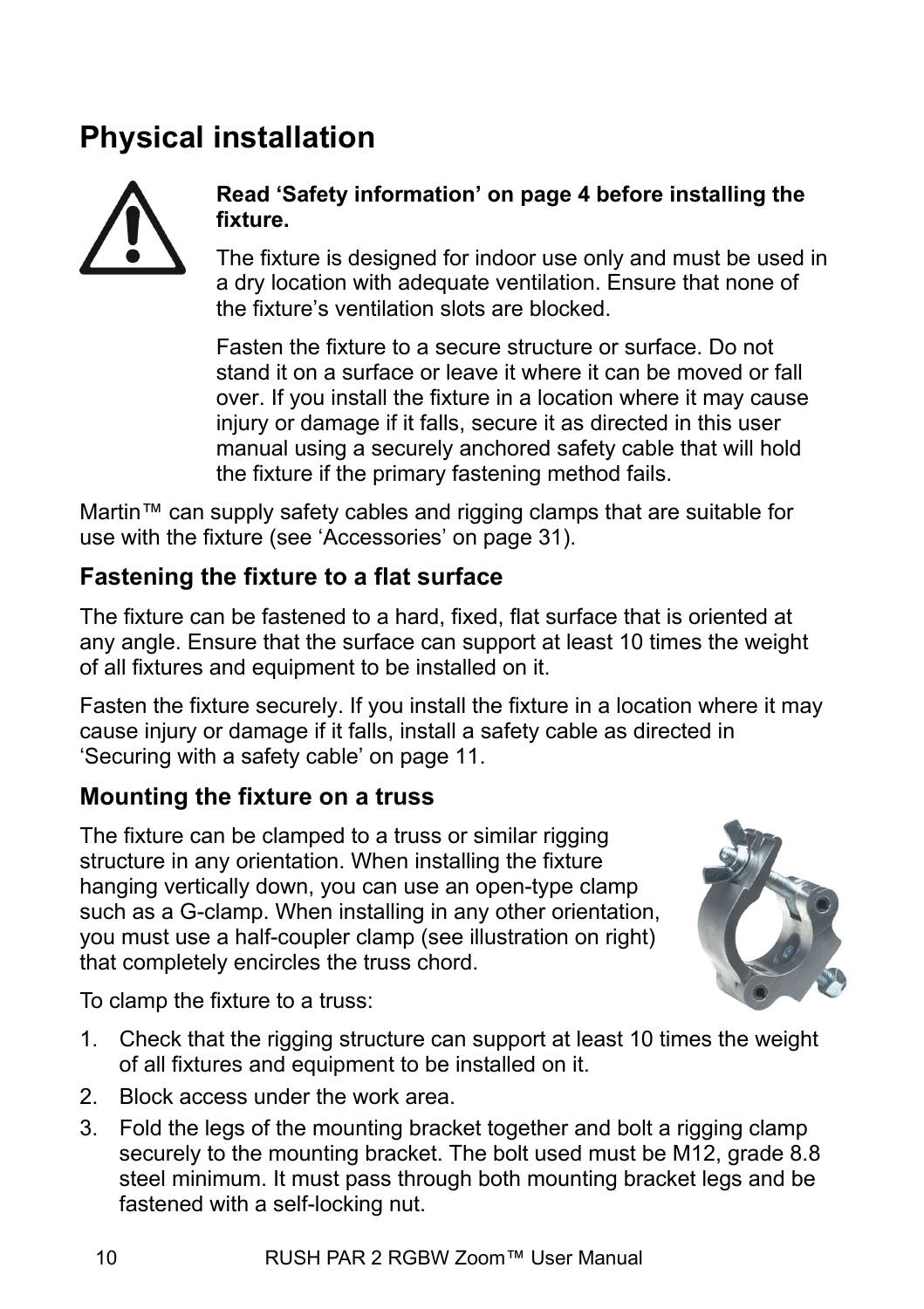- 4. Working from a stable platform, hang the fixture with its clamp on the truss and fasten the clamp securely.
- 5. Secure the fixture with a safety cable as directed below.

### **Securing with a safety cable**

Secure the fixture with a safety cable (or other secondary attachment) that is approved for the weight of the fixture so that the safety cable will hold the fixture if a primary attachment fails.

Loop the cable through one of the safety cable attachment points on the fixture (see arrows in illustration on right) and around a secure anchoring point.



# **AC power**



**Read 'Safety information' on page 4 before connecting the fixture to AC mains power.** 

**Warning! The mains power input cable supplied with the fixture is rated 6 A and can supply only one fixture with mains power. Do not connect any device to the fixture's MAINS OUT power throughput socket when using this input cable. If you want to connect other fixtures to the MAINS OUT socket, see 'Linking fixtures to power in a chain' on page 12.** 

For protection from electric shock, the fixture must be grounded (earthed). The power distribution circuit must be equipped with a fuse or circuit breaker and ground-fault (earthfault) protection.

Socket outlets or external power switches used to supply the fixture with power must be located near the fixture and easily accessible so that the fixture can easily be disconnected from power.

Do not insert or remove live Neutrik PowerCon connectors to apply or cut power, as this may cause arcing at the terminals that will damage the connectors.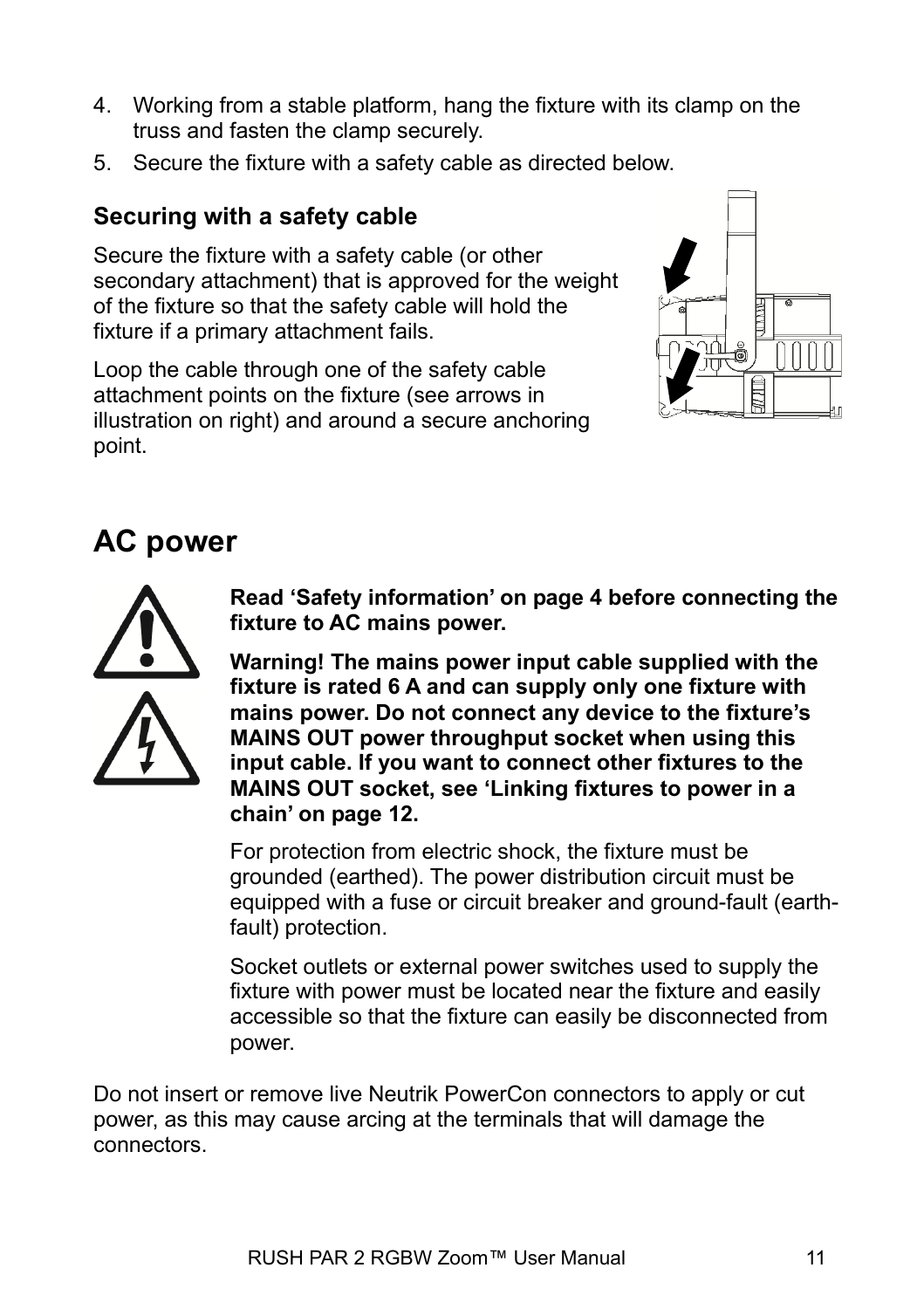Do not use an external dimming system to supply power to the fixture, as this may cause damage to the fixture that is not covered by the product warranty.

The fixture can be hard-wired to a building electrical installation if you want to install it permanently, or a power plug (not supplied) that is suitable for the local power outlets can be installed on the supplied power cable.

If you install a power plug on the power cable, follow the plug manufacturer's instructions and connect the wires in the power cable as shown in this table:

|                  | Earth, Ground or $\bigoplus$ | <b>Neutral or N</b> | Live or L    |  |
|------------------|------------------------------|---------------------|--------------|--|
| US system        | Green                        | White               | <b>Black</b> |  |
| <b>EU system</b> | Yellow/green                 | Blue                | <b>Brown</b> |  |

The fixture has an auto-ranging power supply that accepts AC mains power at 100-240 V at 50/60 Hz. Do not apply AC mains power at any other voltage or frequency to the fixture.

### **Linking fixtures to power in a chain**

If you obtain a 14 AWG / 1.5 mm<sup>2</sup> power input cable and 14 AWG / 1.5 mm<sup>2</sup> throughput cables from Martin™ (see 'Accessories' on page 31), you can relay mains power from one fixture to another by connecting fixtures to power in a linked daisy-chain, MAINS OUT throughput socket to MAINS IN input socket.

Using 14 AWG or 1.5 mm<sup>2</sup> cables from Martin™, you can link:

- Maximum eight (8) RUSH PAR 2 RGBW Zoom fixtures in total at 100- 120 V, or
- Maximum eighteen (18) RUSH PAR 2 RGBW Zoom fixtures in total at 200-240 V.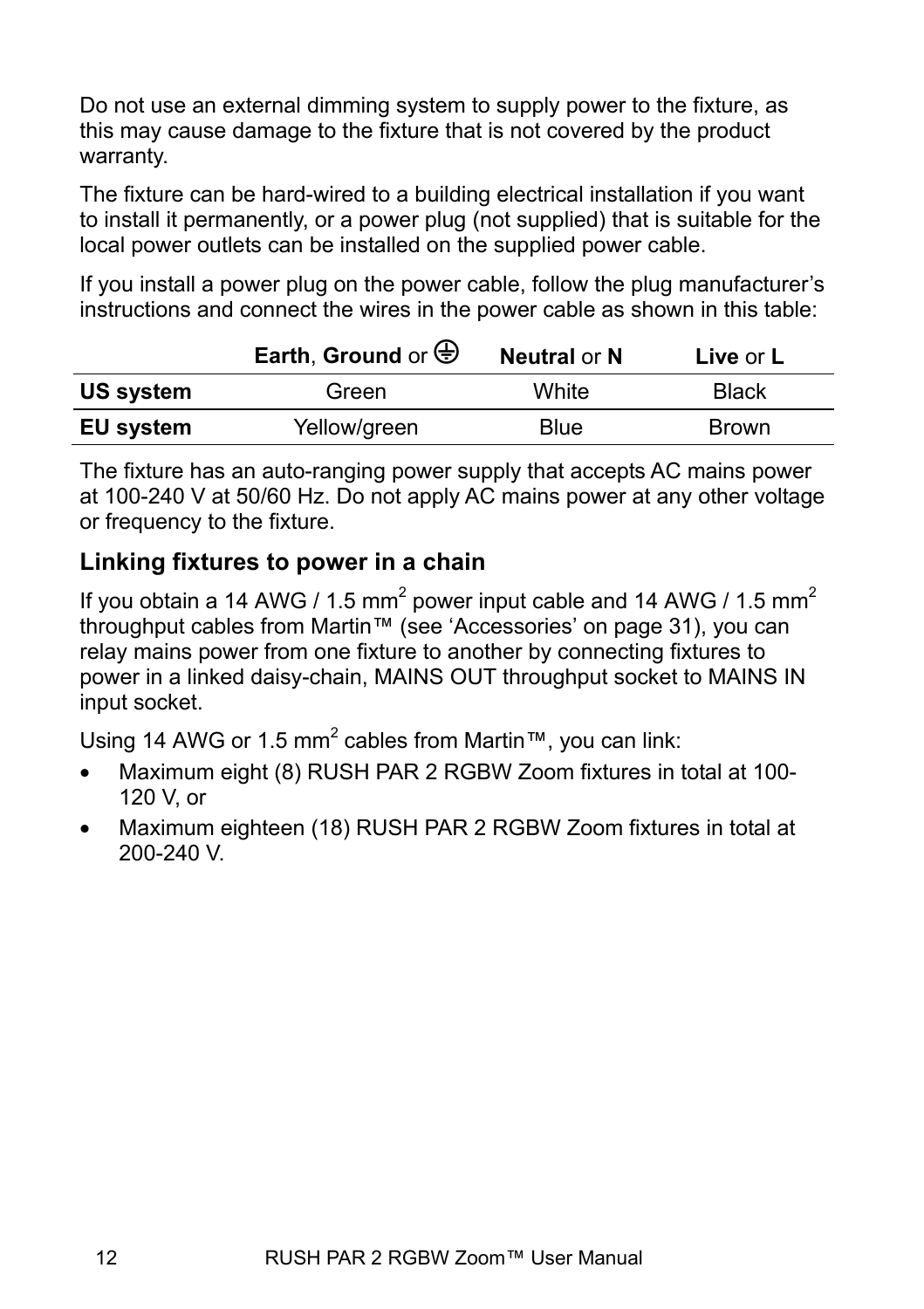# **Fixture overview**



### **1 - Display**

### **2 - LEDs**

The two LEDs on the rear of the fixture have the following functions:

| <b>IPOWER</b> | On | Power on                 |
|---------------|----|--------------------------|
| <b>IDMX</b>   | On | Valid DMX signal present |

### **3 – Control buttons**

| <b>MENU</b>   | Activate the menu, or<br>Return to the previous level of the menu structure, or<br>Press and hold to exit the menus |
|---------------|---------------------------------------------------------------------------------------------------------------------|
| <b>IDOWN</b>  | Go down a menu level                                                                                                |
| lUP           | Go up a menu level                                                                                                  |
| <b>IENTER</b> | Confirm the selected function                                                                                       |

### **4 – 5-pin XLR DMX input/output sockets**

### **5 – Primary (mains power) fuse F1**

The T 6.3A fixture fuse is located in a fuse holder next to the power input/output connectors.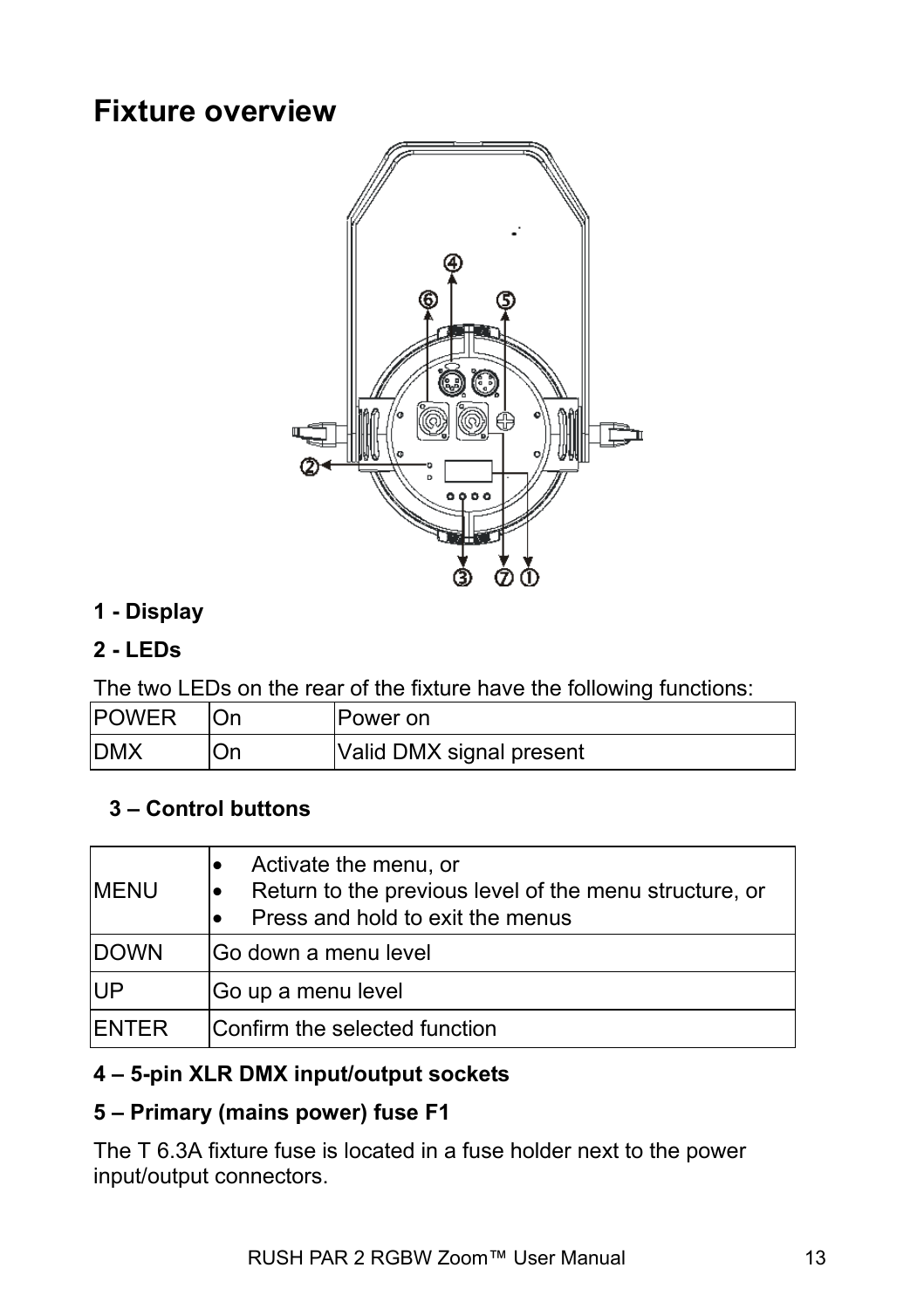### **6 – AC mains power IN**

A blue Neutrik PowerCon socket is provided to connect the fixture to AC mains power.

### **7 – AC mains power OUT (THRU)**

See 'Safety information' on page 4. The light-grey Neutrik PowerCon socket can be used to supply power to other fixtures only if the supplied power input cable is replaced as directed in this manual and safety limits are respected.

# **Control data link**

A DMX 512 data link is required in order to control the fixture via DMX. The fixture has 5-pin XLR connectors for DMX data input and output.



The number of daisy-chained fixtures is limited by the number of DMX channels required by the fixtures in relation to the maximum 512 channels available in one DMX universe. Note that if independent control of a fixture is required, it must have its own DMX channels. Fixtures that are required to behave identically can share the same DMX address and channels. To add more fixtures or groups of fixtures when the above limit is reached, add a DMX universe and another daisy-chained link.

### **Tips for reliable data transmission**

Use shielded twisted-pair cable designed for RS-485 devices: standard microphone cable cannot transmit control data reliably over long runs. 24 AWG cable is suitable for runs up to 300 meters (1000 ft.). Heavier gauge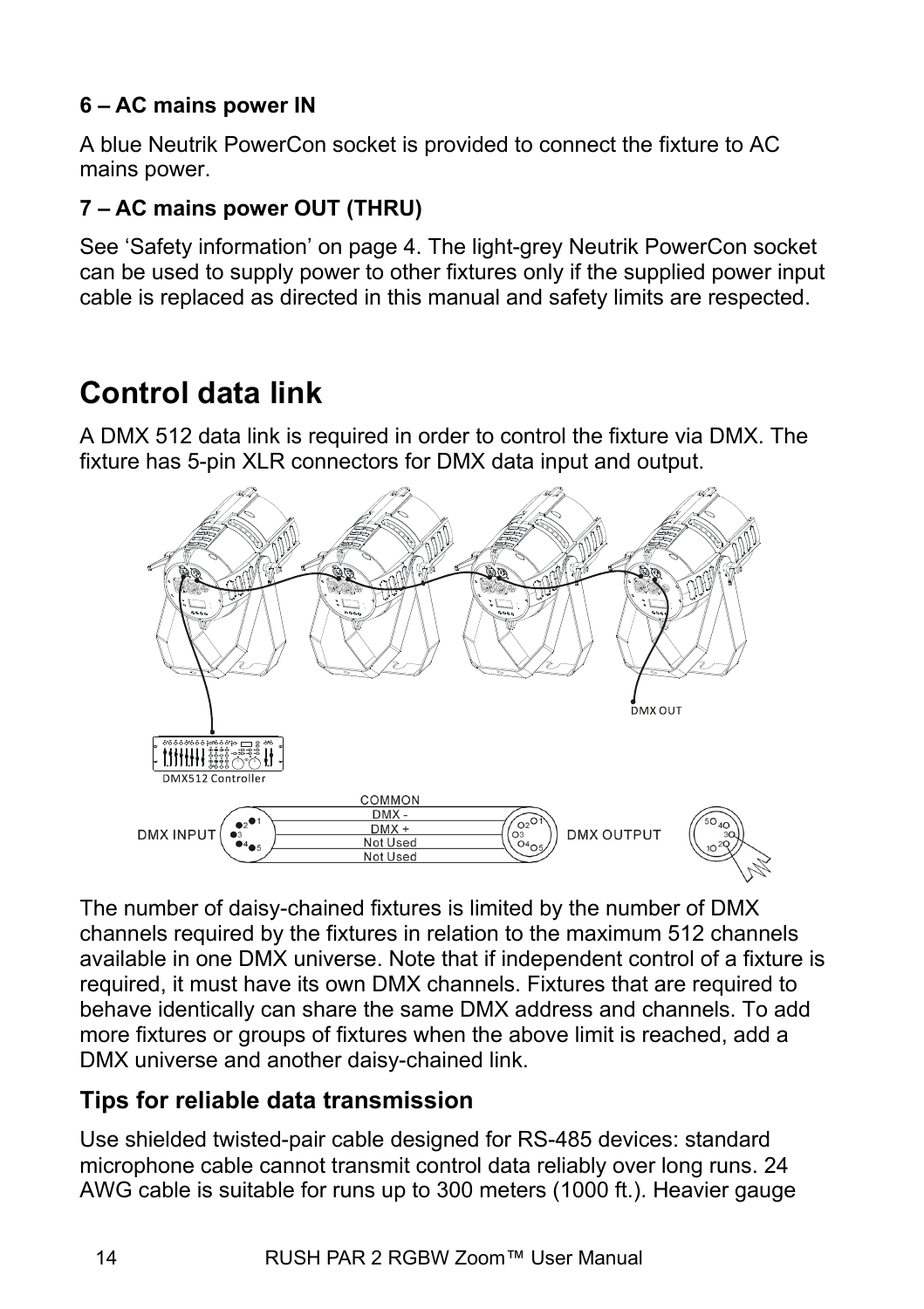cable and/or an amplifier is recommended for longer runs. The pinout on all connectors is pin 1 = shield, pin 2 = cold (-), and pin 3 = hot (+). Pins 4 and 5 in the 5-pin XLR connectors are not used in the fixture but are available for possible additional data signals as required by the DMX512-A standard. Standard pinout is pin  $4 =$  data 2 cold  $(-)$  and pin  $5 =$  data 2 hot  $(+)$ .

To split the link into branches, use a splitter such as the Martin 4-Channel Opto-Isolated RS-485 Splitter/Amplifier.

Terminate the link by installing a DMX termination plug in the output socket of the last fixture. The termination plug, which is a male XLR plug with a 120 Ohm, 0.25 W resistor soldered between pins 2 and 3, "soaks up" the control signal so it does not reflect and cause interference. If a splitter is used, terminate each branch of the link.

### **Connecting the DMX data link**

To connect the fixture to data:

- 1. Connect the DMX data output from the controller to the first fixture's male XLR DMX input connector.
- 2. Connect the first fixture's DMX output to the DMX input of the next fixture and continue connecting fixtures output to input. Terminate the last fixture on the link with a DMX termination plug.

# **Fixture setup**

This section explains the fixture characteristics that can be set to determine how it can be controlled and will behave. These settings are made using the menus available in the control panel. Settings are retained in memory when the fixture is powered off.

A complete map of the control menu structure and brief explanations of their purposes can be found in 'Control menus' on page 27.

### **Using the control menus**

To access the control menus or to return to the next highest level in the menu structure, press the MENU button. Navigate the menu structure using the DOWN, UP and ENTER buttons. If you have selected a menu option, confirm your selection and set that option using the ENTER button, or if you want to return to the next highest level in the menu structure without making a change, press the MENU button.

To exit the menus, press and hold the MENU button.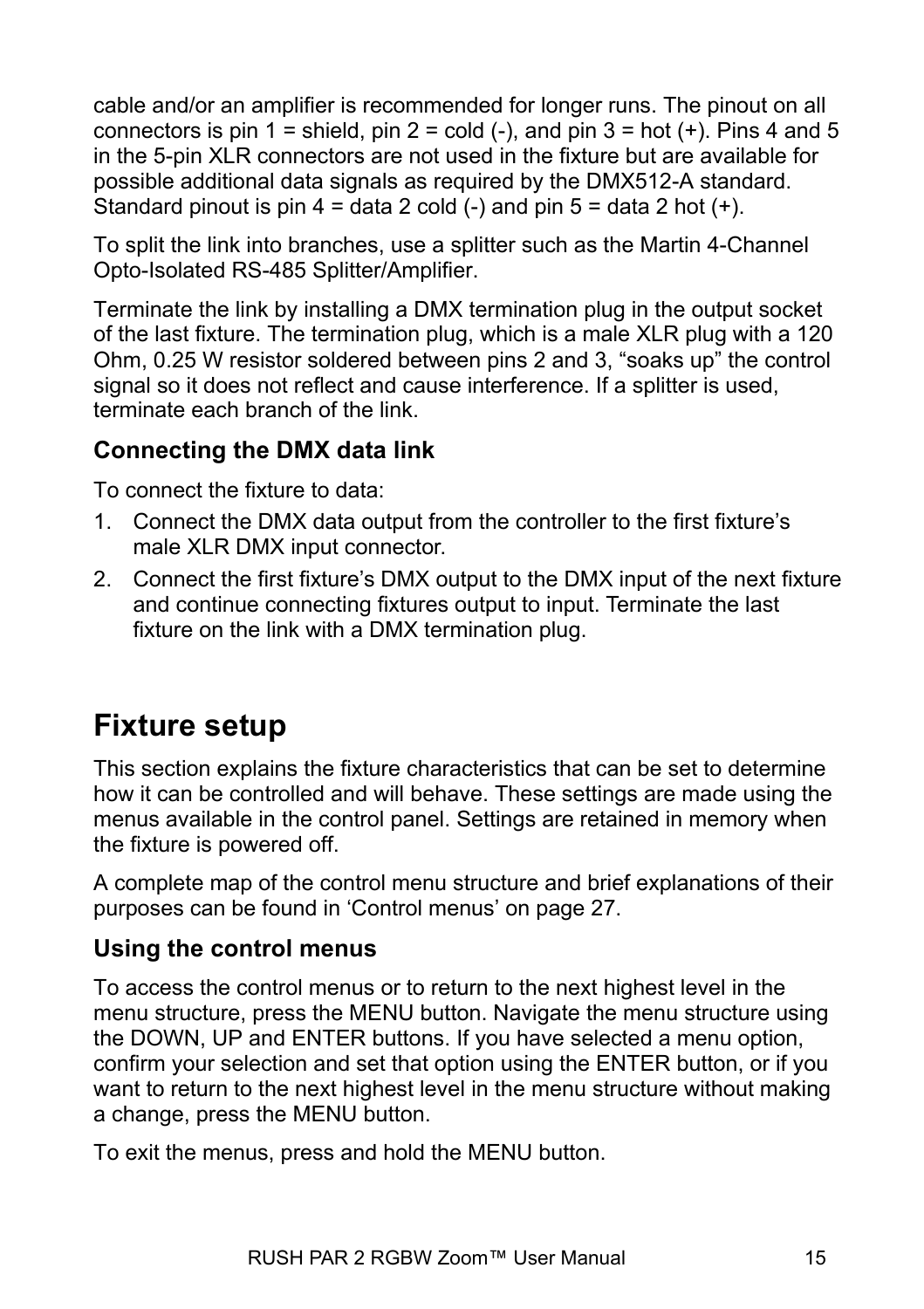### **DMX function settings**

DMX function settings include the DMX address and DMX control mode.

### *DMX addressing*

The DMX address, also known as the start channel, is the first channel used to receive instructions from a DMX controller. The fixture can be controlled using signals sent by a DMX controller over a different number of channels depending on which DMX mode it is set to.

For example:

- In 5-channel mode, if the first fixture has a DMX address of 1, then DMX address 6 is available for the next fixture, address 11 for the next fixture and so on.
- In 9-channel mode, if the first fixture has a DMX address of 1, then DMX address 10 is available for the next fixture, address 19 for the next fixture and so on.

For independent control, each fixture must be assigned its own control channels. Two fixtures of the same type may share the same address, if identical behavior is desired. Address sharing can be useful for diagnostic purposes and grouped control.

To set the fixture's DMX address:

- 1. In the fixture's control panel, use the UP and DOWN buttons to select DMX ADDRESS and press ENTER. The fixture's currently set DMX address will blink in the display.
- 2. Use the UP and DOWN buttons to select a new address.
- 3. Once the new address has been selected, press ENTER to confirm it (or press MENU to exit without making a change).

### *DMX channel modes*

The fixture provides two control modes enabling varying degrees of DMX control and enabling the efficient use of DMX channel bandwidth. For the effects available and control details, see 'DMX protocol' on page 25. The different modes are:

**5-channel mode** – Individual control of red, green, blue and white channels for color mixing plus zoom.

**9-channel mode** – Full-range dimming with 16-bit fine control, shutter/strobe effects, individual control of red, green, blue and white channels for color mixing, 'color wheel' effect and zoom.

To set a fixture's DMX channel mode:

1. Select CHANNEL MODE and press ENTER.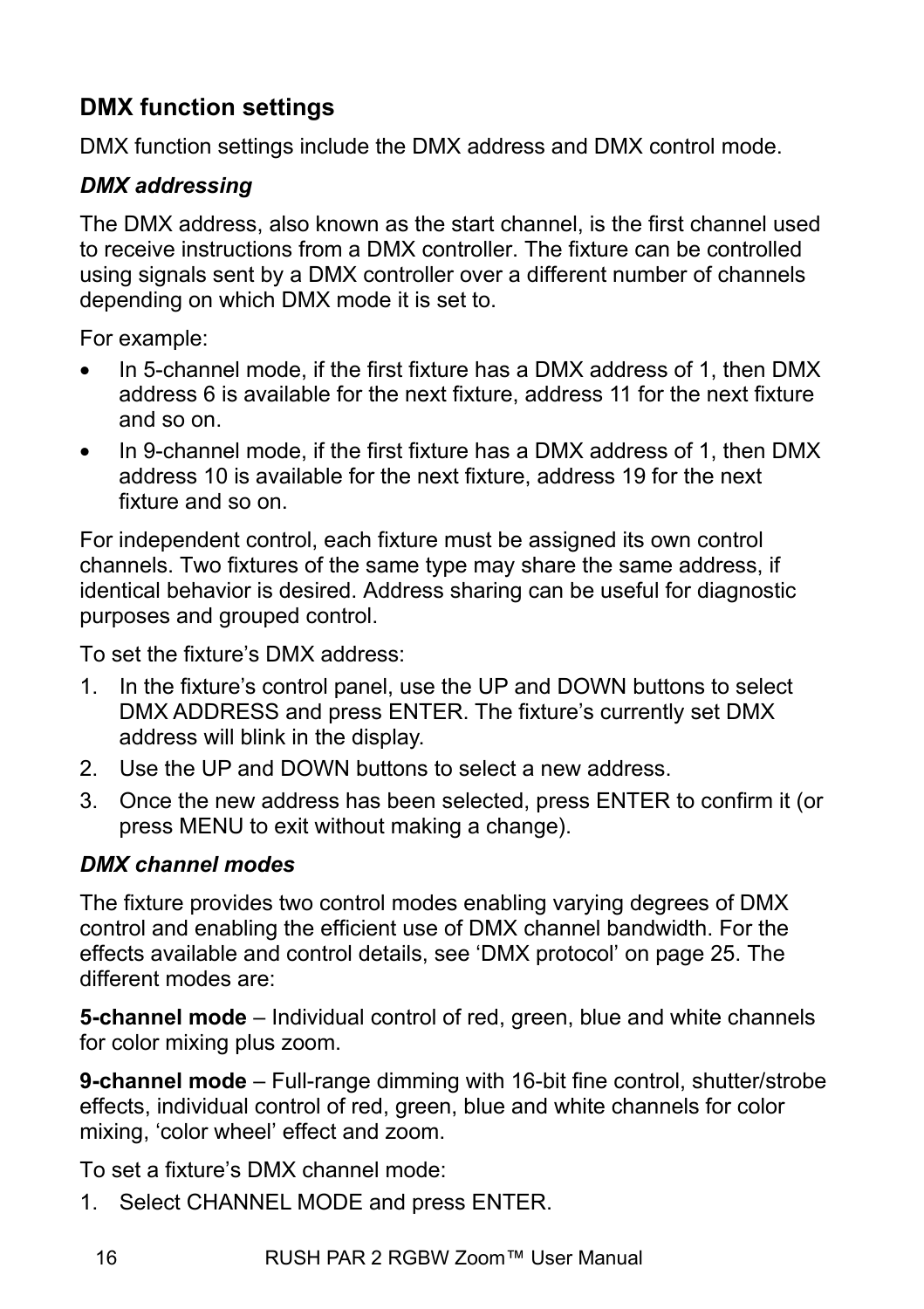2. Use the DOWN and UP buttons to select the desired DMX mode and press ENTER to set (or press MENU to exit without making a change).

### **Dimming curves**

Four dimming curves are available:

DIMMER 1: LINEAR – The increase in light intensity appears to be linear as DMX value is increased.

DIMMER 2: SQUARE LAW – light intensity control is finer at low levels and coarser at high levels.

DIMMER 3: INVERSE SQUARE LAW – light intensity control is coarser at low levels and finer at high levels.

DIMMER 4: S-CURVE – light intensity control is finer at low levels and high levels and coarser at medium levels.



To set the fixture's dimming curve:

- 1. Select DIMMER CURVE and press ENTER. The currently set mode will blink in the display.
- 2. Use the DOWN and UP buttons to select DIMMER1, DIMMER 2, DIMMER 3, or DIMMER 4.
- 3. Once the mode has been selected, press ENTER to set (or press MENU to exit without making a change).

### **Dimming speed and smoothness**

You can optimize dimming to give either the fastest or the smoothest changes in dimming levels. To optimize dimming:

- 1. Select DIMMER SPEED and press ENTER.
- 2. Use the DOWN and UP buttons to select FADE (dimmer optimized for smoothness) or SNAP (dimmer optimized for speed).
- 3. Press ENTER to confirm your choice (or press MENU to exit without making a change).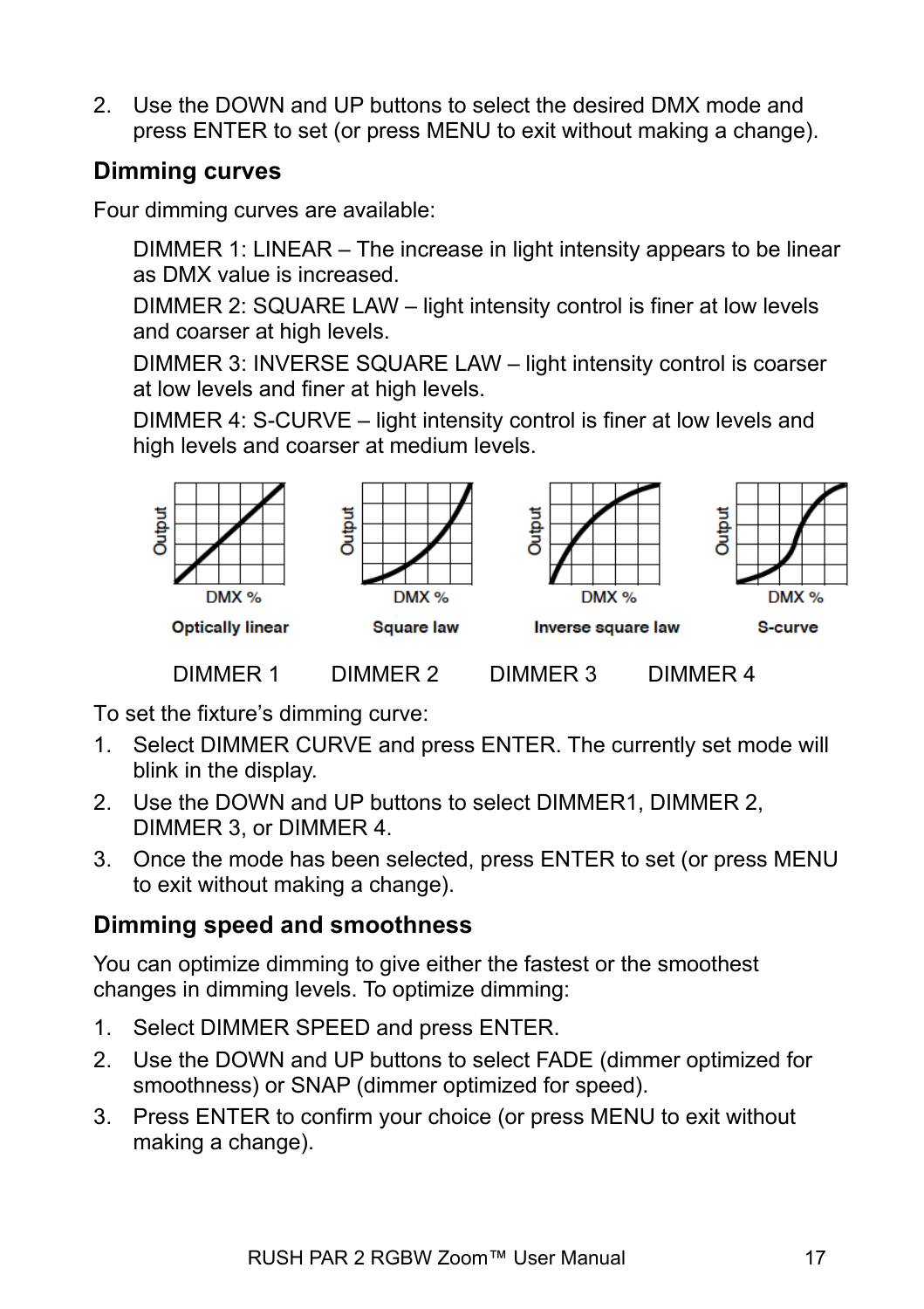### **Blackout or Hold if DMX signal stops**

You can decide how the fixture should behave if you are controlling the fixture via DMX and you stop sending the DMX signal.

- 1. Select BLACKOUT and press ENTER. The currently set blackout mode will blink in the display.
- 2. Using the DOWN and UP buttons, select YES or HOLD to decide how the fixture should respond if it stops receiving a DMX signal:
	- If you select YES, the fixture will black out
	- If you select HOLD, the fixture will continue to show the effect that it is displaying at the time.
- 3. Press ENTER to confirm your choice (or press MENU to exit without making a change).

### **Display panel backlight sleep mode**

To set the display panel backlight to remain on all the time or to automatically switch off when the control panel is not in use:

- 1. Select BACKLIGHT and press ENTER.
- 2. Use the DOWN and UP buttons to select ON (display backlight constantly on) or OFF (display backlight turns off when not in use). Press ENTER to confirm (or press MENU to exit without making a change).

### **White balance adjustment**

You can adjust the white balance of the fixture (to match other fixtures, for example) by adjusting the amount of red, green or blue in the white output. To adjust the white balance mix:

- 1. Select WHITE BALANCE and press ENTER.
- 2. Use the DOWN and UP buttons to select RED or GREEN or BLUE.
- 3. Press ENTER to confirm.
- 4. Use the DOWN and UP buttons to change the value (125-255).
- 5. Once the correct value has been selected, press ENTER to confirm (or press MENU to exit without making a change).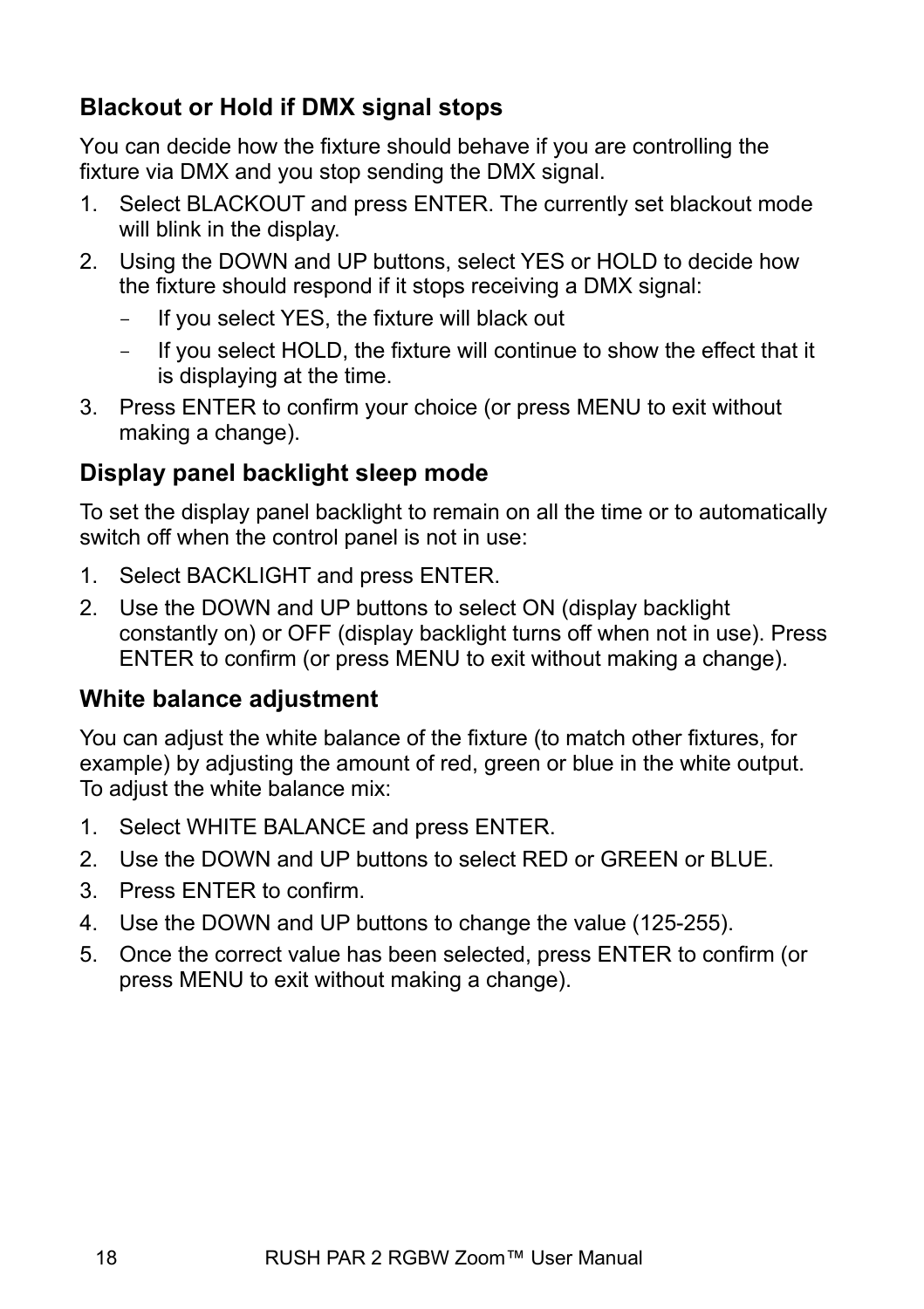### **Fixture test**

Automatic tests of all effects or manual test of individual effects can be run from the control menus.

### *Automatic effects test*

To perform a complete test of all of the fixture's effects:

- 1. Select FIXTURE TEST and press ENTER to confirm. The automatic test will run.
- 2. To stop the test and return to the level of the menu structure above, press MENU.

### *Manual effects test*

The Manual effects test menu can be used to test the fixture's effects individually and to set a single standalone scene that the fixture will show each time it is powered on:

- 1. Select MANUAL TEST and press ENTER.
- 2. Use the DOWN and UP buttons to select an effect: dimmer, red, green, blue, white, color wheel, shutter or zoom. Press ENTER to confirm your selection.
- 3. Use the DOWN and UP buttons to change the value (000-255). The test will be the equivalent of sending this DMX value to the selected effect.
- 4. Press ENTER to confirm your selection and activate the effect (or press MENU to exit without making a change).
- 5. If you have confirmed a selection with the ENTER button, press MENU to return to the list of effects.
- 6. If you want, you can now select another effect and set a value for it as described above. This effect will be added to the effects that you have already set.

By combining effects in this way, you can set a mix of RGBW colors plus a strobe, for example.

Note that if you set a color wheel effect, you override any RGBW values that have been set. If you set an RGBW color, you override any color wheel value that has been set.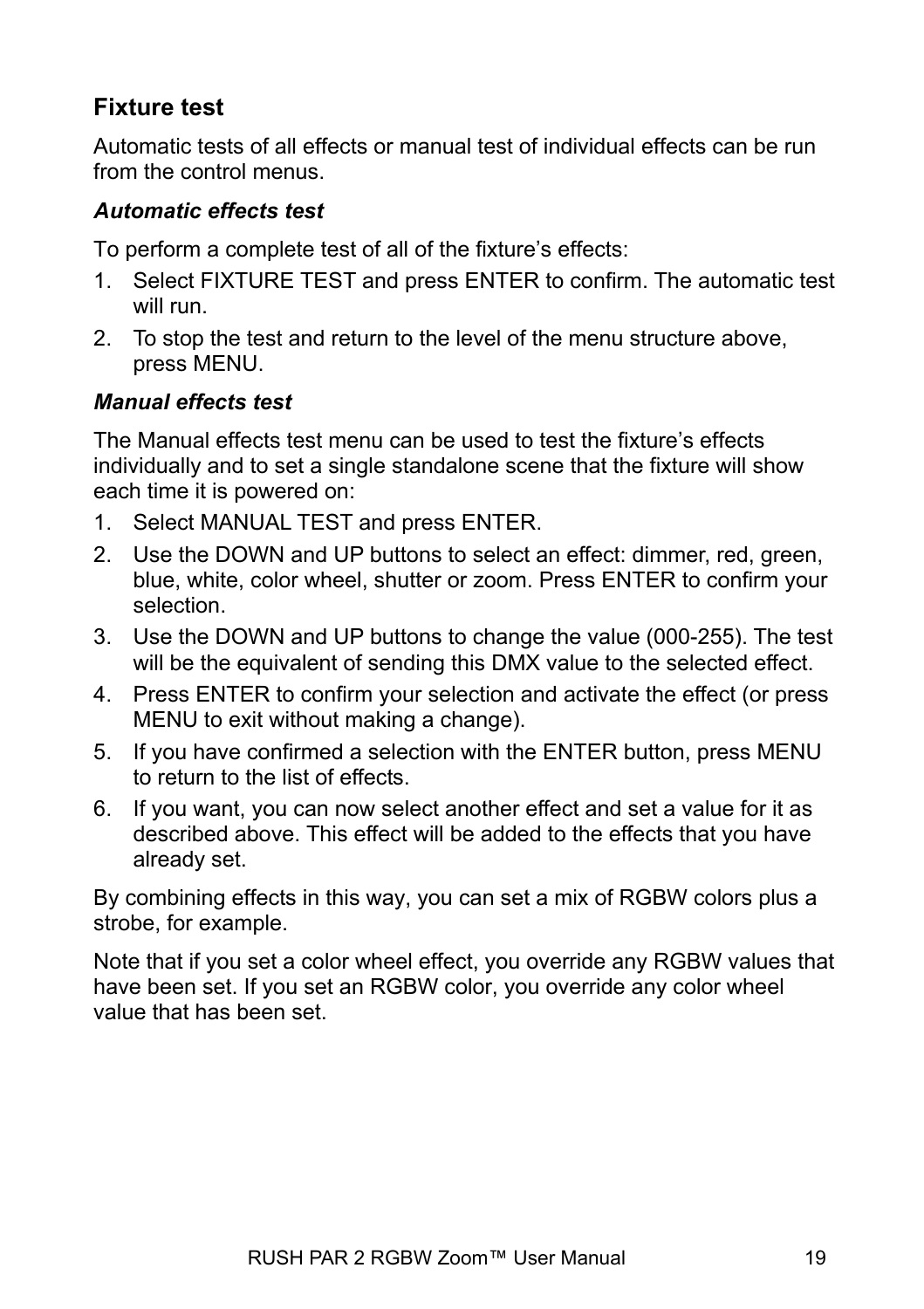### **Single stand-alone scene**

If you power the fixture off while it is running the effect – or the combination of effects – that you have set in the MANUAL TEST menu (see above), it will hold that setting in memory. The next time you power the fixture on, it will display those effects. This feature lets you set a stand-alone scene that runs automatically each time the fixture is powered on.

Note that when the fixture is running a single stand-alone scene, it will not respond to DMX control signals.

### **Fixture information**

### *Fixture temperature readout*

To check the onboard temperature of the fixture:

- 1. Select TEMP and press ENTER. The display will show the temperature of the unit.
- 2. To return to the level of the menu structure above, press MENU.

### *Fixture operating time*

The fixture operating time counter monitors the total number of hours the fixture has been in operation since manufacture. To display the counter:

- 1. Select FIXTURE TIME and press ENTER. The display will show the time the unit has been running.
- 2. To return to the level of the menu structure above, press MENU.

### *Firmware version*

To see which software version is installed in the fixture:

- 1. Select FIXTURE VERSION and press ENTER. The firmware version will be shown.
- 2. To return to the level of the menu structure above, press MENU.

### **Reset**

To reset the fixture to its factory default settings:

- 1. Select RESET and press ENTER to confirm.
- 2. The fixture will now reset to its default settings.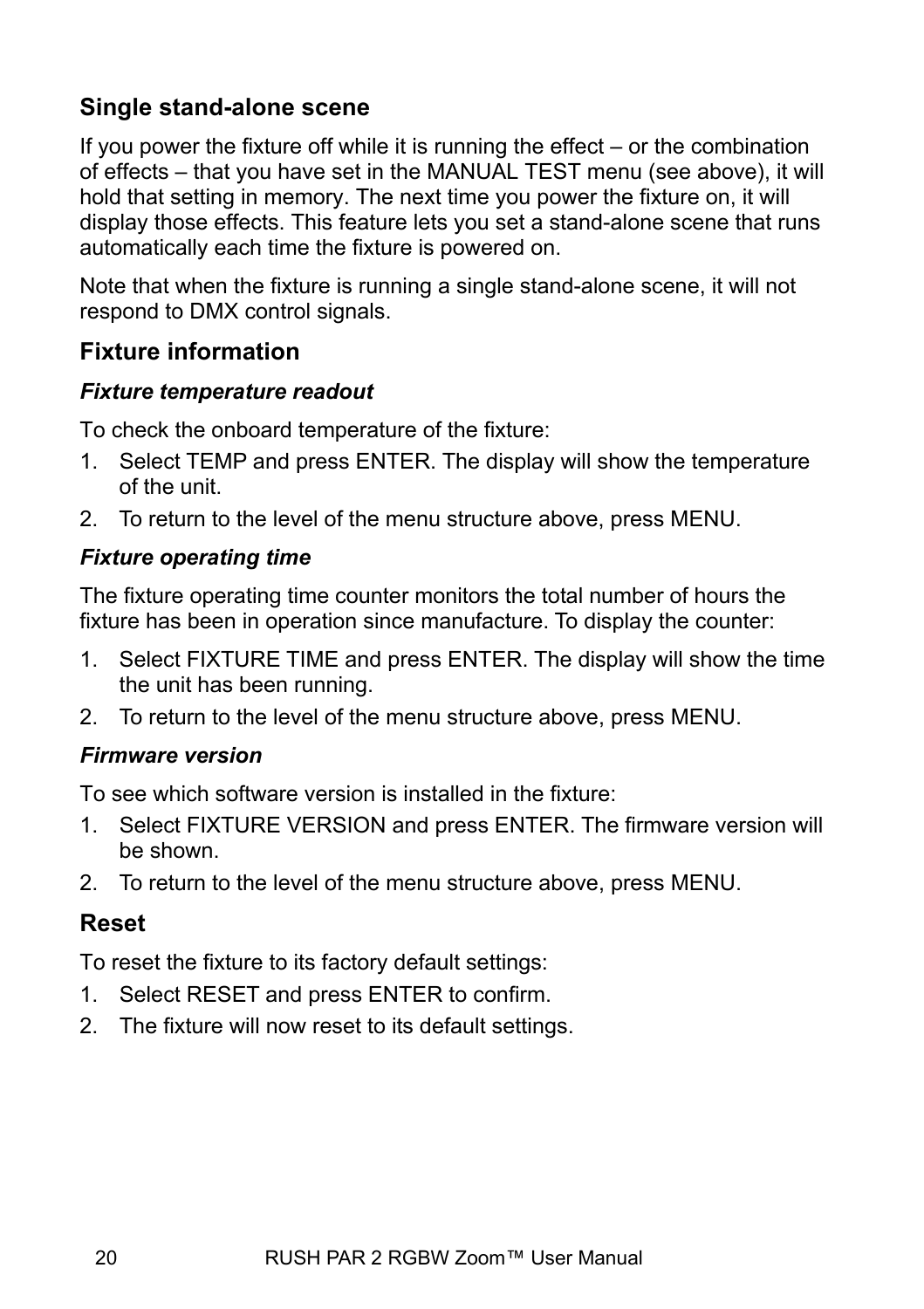# **Effects**

See 'DMX protocol' on page 25 for a full list of the DMX channels and values required to control the different effects.

### *Color control*

All DMX modes offer full RGBW color mixing.

Besides color mixing, in 9-channel mode the PAR 2 RGBW Zoom™ provides a simulated color wheel effect with 36 preset colors that can be selected on channel 8. The simulated color wheel also provides variable speed color scrolling and random colors.

Note that DMX commands sent on DMX channel 8, the simulated color wheel, override DMX commands sent on individual RGBW color channels. This means that for RGBW color control with DMX channels  $4 - 7$ , the color wheel effect on channel 8 must be set to a DMX value from 0 to 10 (open position).

|          | Red | Green | Blue | White |
|----------|-----|-------|------|-------|
| Color 1  | 255 | 0     | 0    | 0     |
| Color 2  | 255 | 155   | 0    | 0     |
| Color 3  | 255 | 190   | 0    | 170   |
| Color 4  | 255 | 225   | 0    | 0     |
| Color 5  | 255 | 245   | 0    | 0     |
| Color 6  | 255 | 253   | 0    | 202   |
| Color 7  | 255 | 255   | 0    | 0     |
| Color 8  | 245 | 255   | 0    | 0     |
| Color 9  | 226 | 255   | 0    | 124   |
| Color 10 | 205 | 255   | 0    | 0     |
| Color 11 | 165 | 255   | 0    | 195   |
| Color 12 | 0   | 255   | 0    | 0     |
| Color 13 | 0   | 255   | 155  | 0     |
| Color 14 | 0   | 255   | 185  | 70    |
| Color 15 | 0   | 255   | 210  | 0     |
| Color 16 | 0   | 255   | 230  | 0     |
| Color 17 | 0   | 255   | 240  | 100   |
| Color 18 | 0   | 255   | 255  | 0     |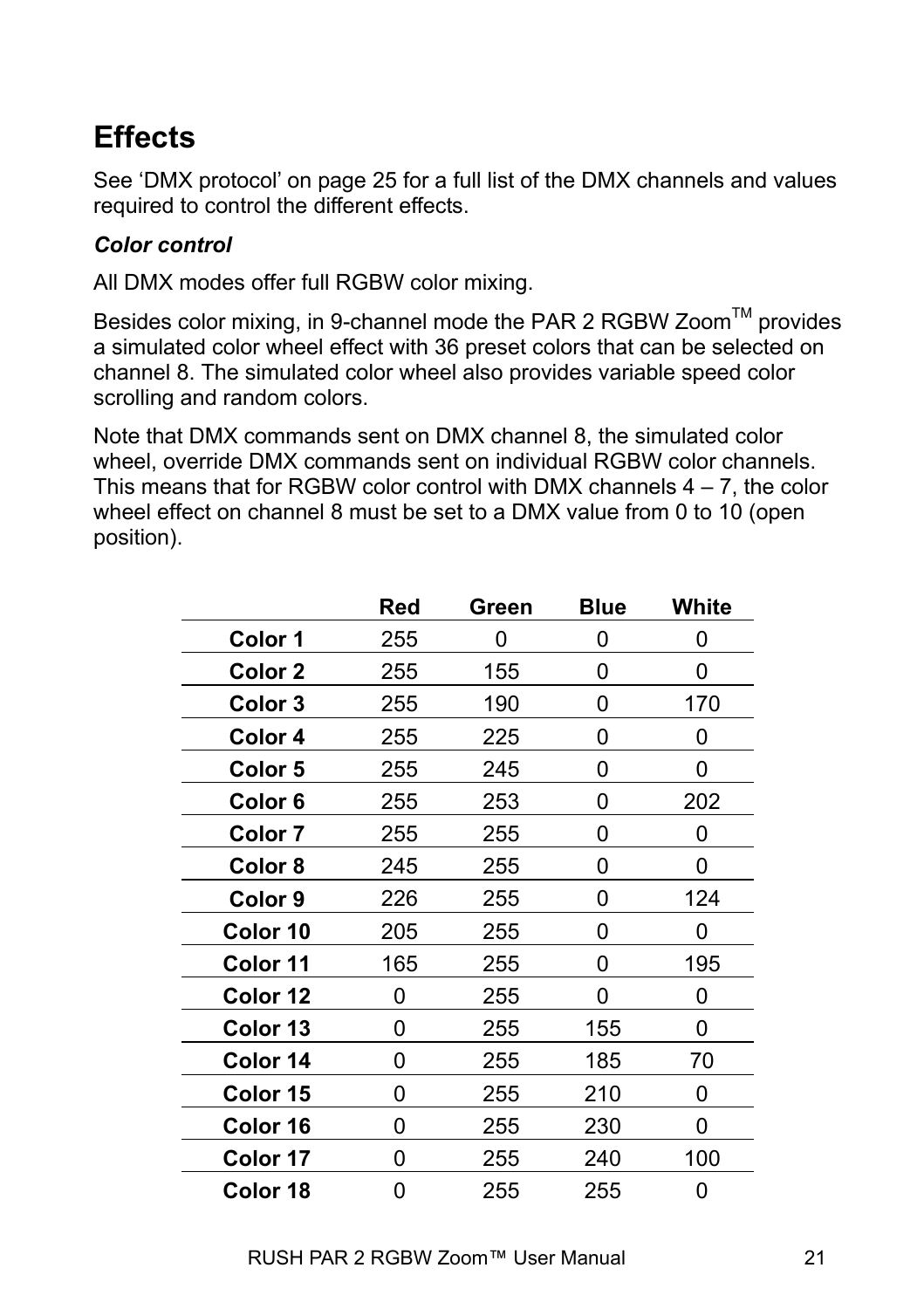|          | Red | Green | Blue | White |
|----------|-----|-------|------|-------|
| Color 19 | 0   | 250   | 255  | O     |
| Color 20 | 0   | 220   | 255  | 160   |
| Color 21 | ი   | 215   | 225  | O     |
| Color 22 | 0   | 190   | 255  | 190   |
| Color 23 | 0   | 0     | 255  | 0     |
| Color 24 | 165 | 0     | 255  | 0     |
| Color 25 | 195 | 0     | 255  | 0     |
| Color 26 | 225 | 0     | 255  | 0     |
| Color 27 | 240 | 0     | 255  | 170   |
| Color 28 | 253 | 0     | 255  | 0     |
| Color 29 | 255 | 0     | 255  | 0     |
| Color 30 | 255 | 0     | 245  | 0     |
| Color 31 | 255 | 0     | 235  | 0     |
| Color 32 | 255 | O     | 220  | ი     |
| Color 33 | 255 | O     | 185  | 185   |
| Color 34 | 255 | 0     | 165  | ი     |
| Color 35 | n   | O     | O    | 255   |
| Color 36 | 255 | 255   | 255  | 255   |

### *Zoom*

Zoom can be controlled via DMX in 9-channel mode, allowing the beam angle to be varied from 10° to 60°.

### *Shutter effect*

The electronic 'shutter' effect is available in 9-channel mode. It provides instant open and blackout, variable speed regular and random strobe.

### *Electronic dimming*

Overall intensity can be adjusted 0-100% using electronic dimming in 9 channel mode. Two channels can be used to control intensity: the first gives coarse 0-100% control, the second gives 16-bit fine adjustment.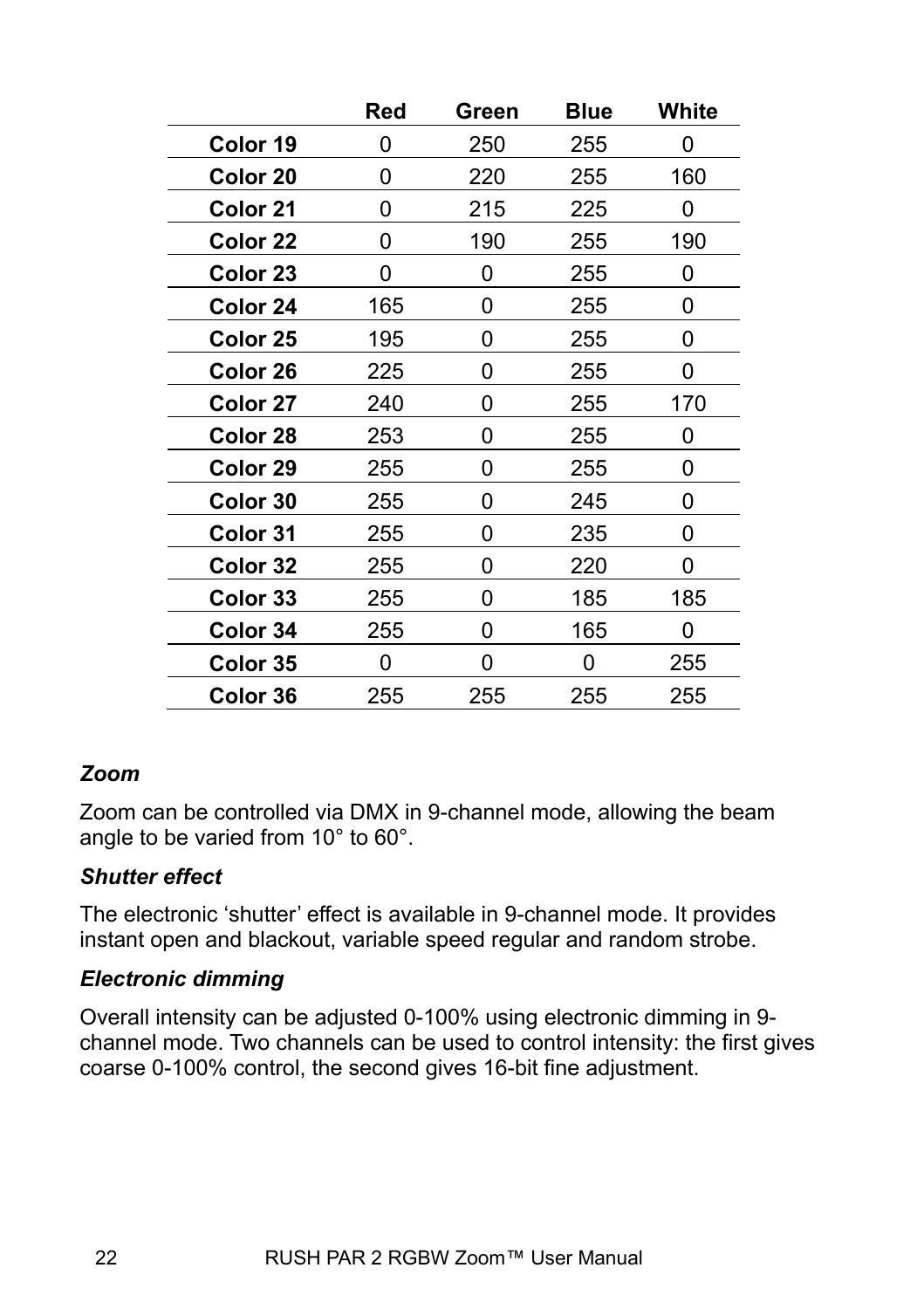## **Maintenance**



### **Read 'Safety information' on page 4 before servicing the fixture.**

Refer any service operation not described in this user manual to a qualified service technician.

Disconnect the fixture from mains power and allow to cool completely before cleaning or servicing.

Service fixtures in an area where there is no risk of injury from falling parts, tools or other materials.

Excessive dust, smoke fluid, and particle buildup degrades performance, causes overheating and will damage the fixture. Damage caused by inadequate cleaning or maintenance is not covered by the product warranty.

### **Cleaning**

The cleaning of external optical lenses must be carried out periodically to optimize light output. Cleaning schedules for lighting fixtures vary greatly depending on the operating environment. It is therefore impossible to specify precise cleaning intervals for the fixture. Environmental factors that may result in a need for frequent cleaning include:

- Use of smoke or fog machines.
- High airflow rates (near air conditioning vents, for example).
- Presence of cigarette smoke.
- Airborne dust (from stage effects, building structures and fittings or the natural environment at outdoor events, for example).

If one or more of these factors is present, inspect fixtures within their first 100 hours of operation to see whether cleaning is necessary. Check again at frequent intervals. This procedure will allow you to assess cleaning requirements in your particular situation. If in doubt, consult your RUSH by Martin dealer about a suitable maintenance schedule.

Use gentle pressure only when cleaning, and work in a clean, well-lit area. Do not use any product that contains solvents or abrasives, as these can cause surface damage.

To clean the fixture:

- 1. Disconnect the fixture from power and allow it to cool for at least 15 minutes.
- 2. Vacuum or gently blow away dust and loose particles from the outside of the fixture and the air vents with low-pressure compressed air.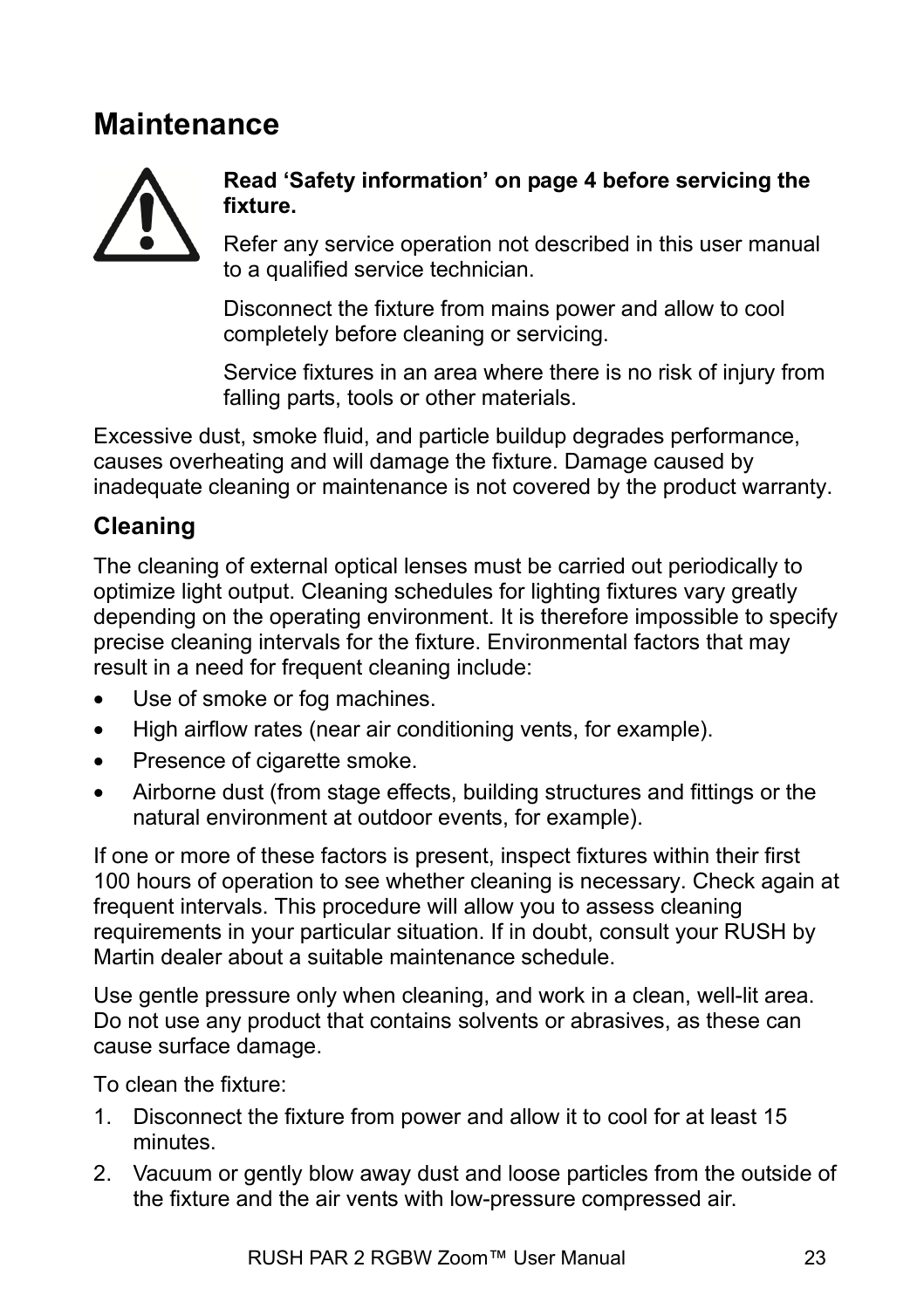- 3. Clean lenses by wiping gently with a soft, clean lint-free cloth moistened with a weak detergent solution. Do not rub the surface hard: lift particles off with a soft repeated press. Dry with a soft, clean, lint-free cloth or lowpressure compressed air. Remove stuck particles with an unscented tissue or cotton swab moistened with glass cleaner or distilled water.
- 4. Check that the fixture is dry before reapplying power.

### **Fuse replacement**

If the fixture is completely dead, the fixture's primary fuse F1 may have blown and it may be necessary to install a new fuse. This fuse is located in a fuseholder next to the Mains OUT socket on the connections panel (see **5** in 'Fixture overview' on page 13).

To change the fuse:

- 1. Disconnect the fixture from power and allow it to cool for at least 15 minutes.
- 2. Use a large flat-bladed screwdriver to unscrew the cap of the fuseholder.
- 3. Replace the fuse with one of the same type and rating only.
- 4. Reinstall the fuseholder cap before reapplying power.

### **Service and repairs**

There are no user-serviceable parts inside the fixture. Do not open the housing.

Refer any service or repair operation not described in this manual to an authorized RUSH by Martin™ service technician. Do not try to carry out such an operation yourself, as doing so may present a health or safety risk. It may also cause damage or malfunction, and it may void your product warranty.

Installation, on-site service and maintenance can be provided worldwide by the Martin Professional Global Service organization and its approved agents, giving owners access to Martin's expertise and product knowledge in a partnership that will ensure the highest level of performance throughout the product's lifetime. Please contact your RUSH by Martin supplier for details.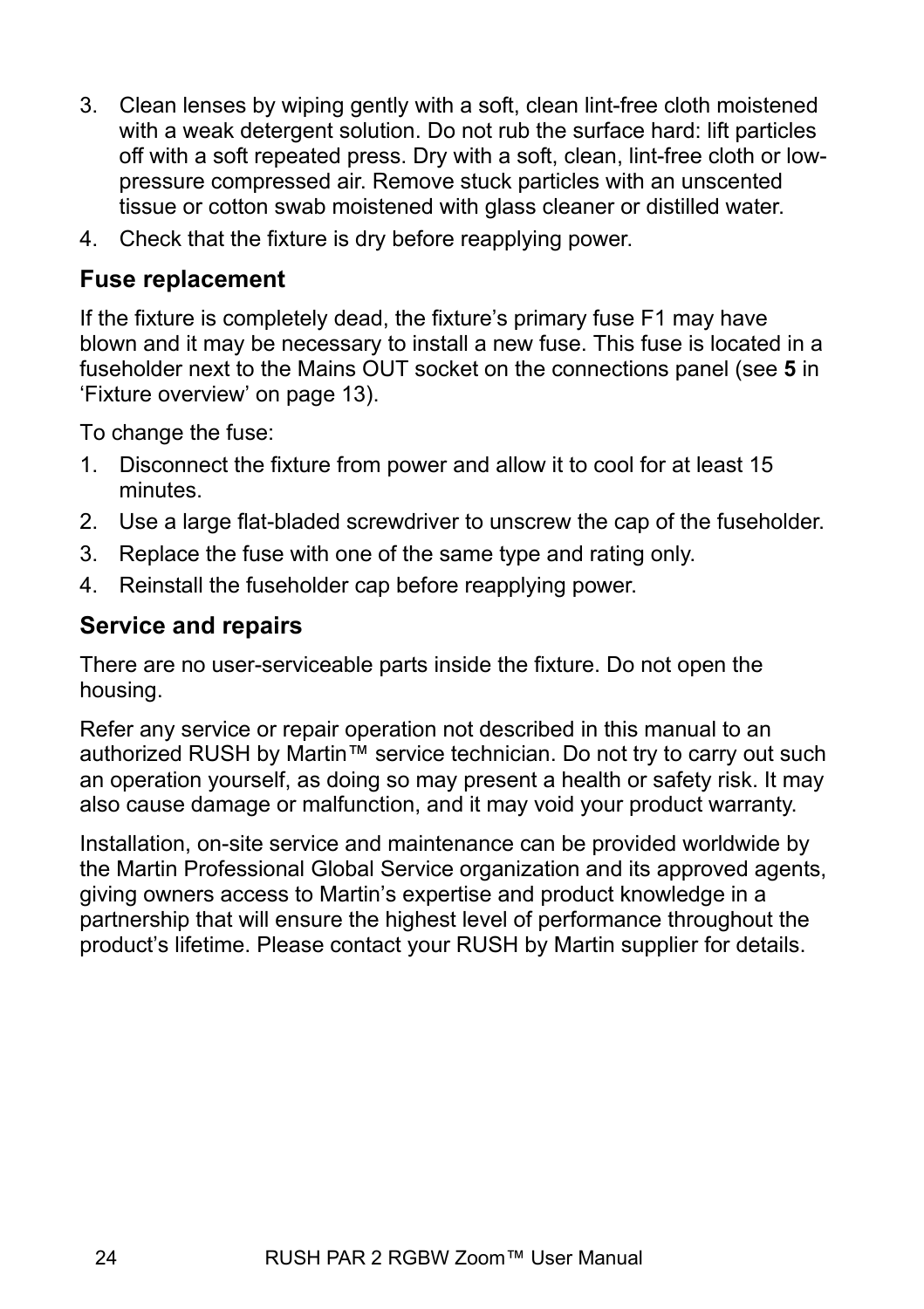# **DMX protocol**

### **5-channel mode**

| Channel | Value     | <b>Function</b>                | Fade<br>type | De-<br>fault |
|---------|-----------|--------------------------------|--------------|--------------|
|         | $0 - 255$ | $Red 0 \rightarrow 100\%$      | Fade         | 0            |
| 2       | $0 - 255$ | Green $0 \rightarrow 100\%$    | Fade         | 0            |
| 3       | $0 - 255$ | Blue $0 \rightarrow 100\%$     | Fade         | 0            |
| 4       | $0 - 255$ | White $0 \rightarrow 100\%$    | Fade         | 0            |
| 5       | $0 - 255$ | Zoom wide $\rightarrow$ narrow | Fade         | 128          |

### **9-channel mode**

| Channel        | Value                                                                                                      | Function                                                                                                                                                                                            | Fade<br>type | De-<br>fault |
|----------------|------------------------------------------------------------------------------------------------------------|-----------------------------------------------------------------------------------------------------------------------------------------------------------------------------------------------------|--------------|--------------|
| 1              | $0 - 255$                                                                                                  | Dimming coarse 0→100%                                                                                                                                                                               | Fade         | 0            |
| $\overline{2}$ | $0 - 255$                                                                                                  | Dimming fine                                                                                                                                                                                        | Fade         | $\Omega$     |
| 3              | $0 - 7$<br>$8 - 15$<br>16-131<br>132-139<br>140-181<br>182-189<br>190-231<br>232-239<br>240-247<br>248-255 | <b>Strobe and pulse effects</b><br>Off<br>Open<br>Strobe, slow $\rightarrow$ fast<br>Open<br>Pulse, fast close, slow open<br>Open<br>Pulse, fast open, slow close<br>Open<br>Strobe, random<br>Open | Snap         | 12           |
| 4              | $0 - 255$                                                                                                  | Red $0 \rightarrow 100\%$                                                                                                                                                                           | Fade         | 0            |
| 5              | $0 - 255$                                                                                                  | Green $0 \rightarrow 100\%$                                                                                                                                                                         | Fade         | 0            |
| 6              | $0 - 255$                                                                                                  | Blue $0 \rightarrow 100\%$                                                                                                                                                                          | Fade         | 0            |
| $\overline{7}$ | $0 - 255$                                                                                                  | White $0 \rightarrow 100\%$                                                                                                                                                                         | Fade         | $\Omega$     |
| 8              | $0 - 10$<br>$11 - 15$<br>16-20<br>$21 - 25$<br>26-30<br>$31 - 35$<br>36-40                                 | Color wheel effect (color presets)<br>Open (white)<br>Color 1<br>Color 2<br>Color <sub>3</sub><br>Color 4<br>Color 5<br>Color <sub>6</sub>                                                          | Snap         | $\Omega$     |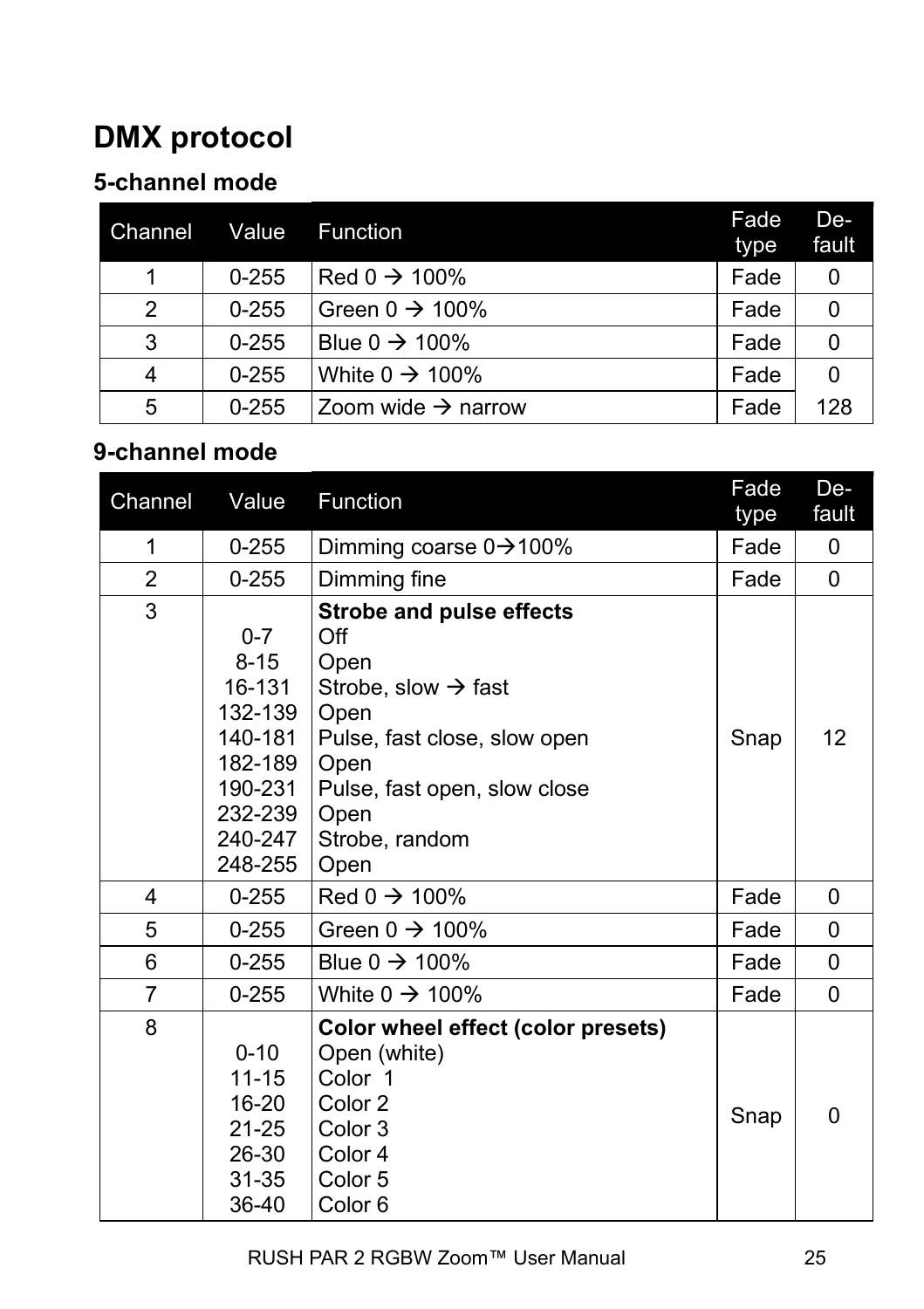| Channel | Value     | Function                            | Fade<br>type | De-<br>fault |
|---------|-----------|-------------------------------------|--------------|--------------|
|         | 41-45     | Color 7                             |              |              |
|         | 46-50     | Color 8                             |              |              |
|         | 51-55     | Color 9                             |              |              |
|         | 56-60     | Color 10                            |              |              |
|         | 61-65     | Color 11                            |              |              |
|         | 66-70     | Color 12                            |              |              |
|         | 71-75     | Color 13                            |              |              |
|         | 76-80     | Color 14                            |              |              |
|         | 81-85     | Color 15                            |              |              |
|         | 86-90     | Color 16                            |              |              |
|         | 91-95     | Color 17                            |              |              |
|         | 96-100    | Color 18                            |              |              |
|         | 101-105   | Color 19                            |              |              |
|         | 106-110   | Color 20                            |              |              |
|         | 111-115   | Color 21                            |              |              |
|         | 116-120   | Color 22                            |              |              |
|         | 121-125   | Color 23                            |              |              |
|         | 126-130   | Color 24                            |              |              |
|         | 131-135   | Color 25                            |              |              |
|         | 136-140   | Color 26                            |              |              |
|         | 141-145   | Color 27                            |              |              |
|         | 146-150   | Color 28                            |              |              |
|         | 151-155   | Color 29                            |              |              |
|         | 156-160   | Color 30                            |              |              |
|         | 161-165   | Color 31                            |              |              |
|         | 166-170   | Color 32                            |              |              |
|         | 171-175   | Color 33                            |              |              |
|         | 176-180   | Color 34                            |              |              |
|         | 181-185   | Color 35                            |              |              |
|         | 186-190   | Color 36                            |              |              |
|         | 191-192   | Open (white)<br><b>Color Scroll</b> |              |              |
|         | 193-214   | Ascending, fast $\rightarrow$ slow  |              |              |
|         | 215-221   | Stop (at current position)          |              |              |
|         | 222-243   | Descending, slow $\rightarrow$ fast |              |              |
|         |           | <b>Random colors</b>                |              |              |
|         | 244-247   | Random color, fast                  |              |              |
|         | 248-251   | Random color, medium                |              |              |
|         | 252-255   | Random color, slow                  |              |              |
| 9       | $0 - 255$ | Zoom wide $\rightarrow$ narrow      | Fade         | 128          |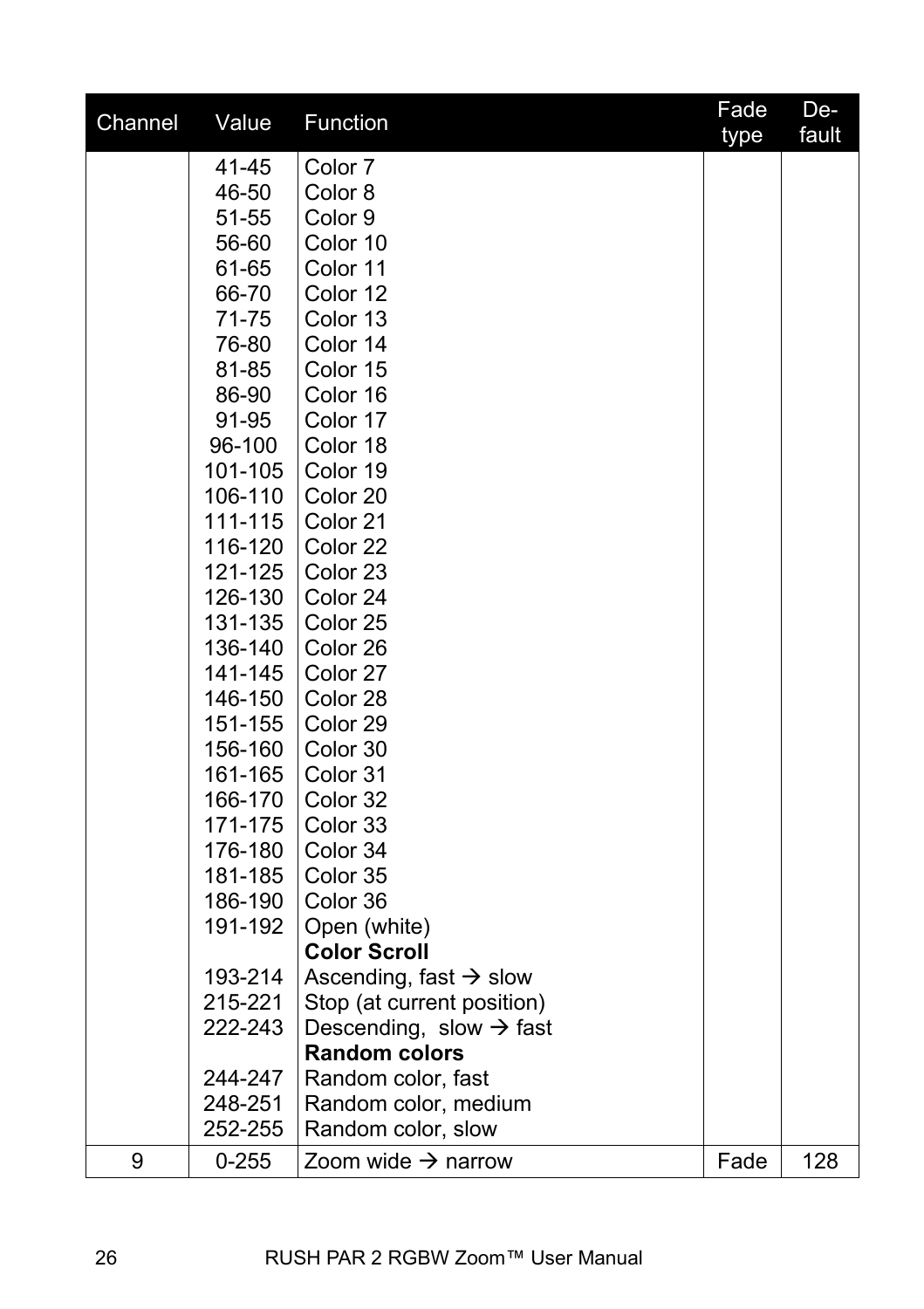# **Control menus**

To access the control menus, press the MENU button. Use the UP and DOWN buttons to navigate the menus. Select any required menu option using the ENTER button. For more information, see 'Using the control menus' on page 15.

| Menu                    | Setting/value   | Explanation                                     |  |
|-------------------------|-----------------|-------------------------------------------------|--|
| <b>DMX Address</b>      | $001 - 512$     | Set fixture's DMX address                       |  |
| Channel Mode            | 5 chan          | Select DMX mode                                 |  |
|                         | 9 chan          |                                                 |  |
|                         | Mode 1          | <b>Optically linear</b>                         |  |
| Dimmer Curve            | Mode 2          | Square law                                      |  |
|                         | Mode 3          | Inverse square law                              |  |
|                         | Mode 4          | S-curve                                         |  |
| <b>DMX State</b>        | <b>Blackout</b> | Set fixture behavior if DMX signal              |  |
|                         | Hold            | stops: blackout or hold current effect          |  |
| <b>Backlight</b>        | On              | Automatically turn off display                  |  |
|                         | Off             | backlight when not in use                       |  |
| Dimmer Speed            | Fade            | Optimize dimmer for smoothness                  |  |
|                         | Snap            | Optimize dimmer for speed                       |  |
| White balance           | Red             | RGB fixture white balance adjustment            |  |
|                         | Green           |                                                 |  |
|                         | <b>Blue</b>     |                                                 |  |
|                         | Red             |                                                 |  |
|                         | Green           |                                                 |  |
|                         | <b>Blue</b>     | Manually test individual effects                |  |
| <b>Manual Test</b>      | White           | Set stand-alone scene                           |  |
|                         | Zoom            |                                                 |  |
|                         | Dimmer          |                                                 |  |
|                         | <b>Strobe</b>   |                                                 |  |
| <b>Auto Test</b>        |                 | Automatic test of all effects                   |  |
| Temp.                   |                 | Display fixture's current temperature           |  |
| Fan Mode                | Low             | Adjust cooling fan speed                        |  |
|                         | Auto            |                                                 |  |
| <b>Fixture time</b>     |                 | Display total operation time                    |  |
| <b>Firmware Version</b> |                 | Display currently installed firmware<br>version |  |
| Reset                   |                 | Force a fixture reset                           |  |

Default fixture settings are shown in **bold**.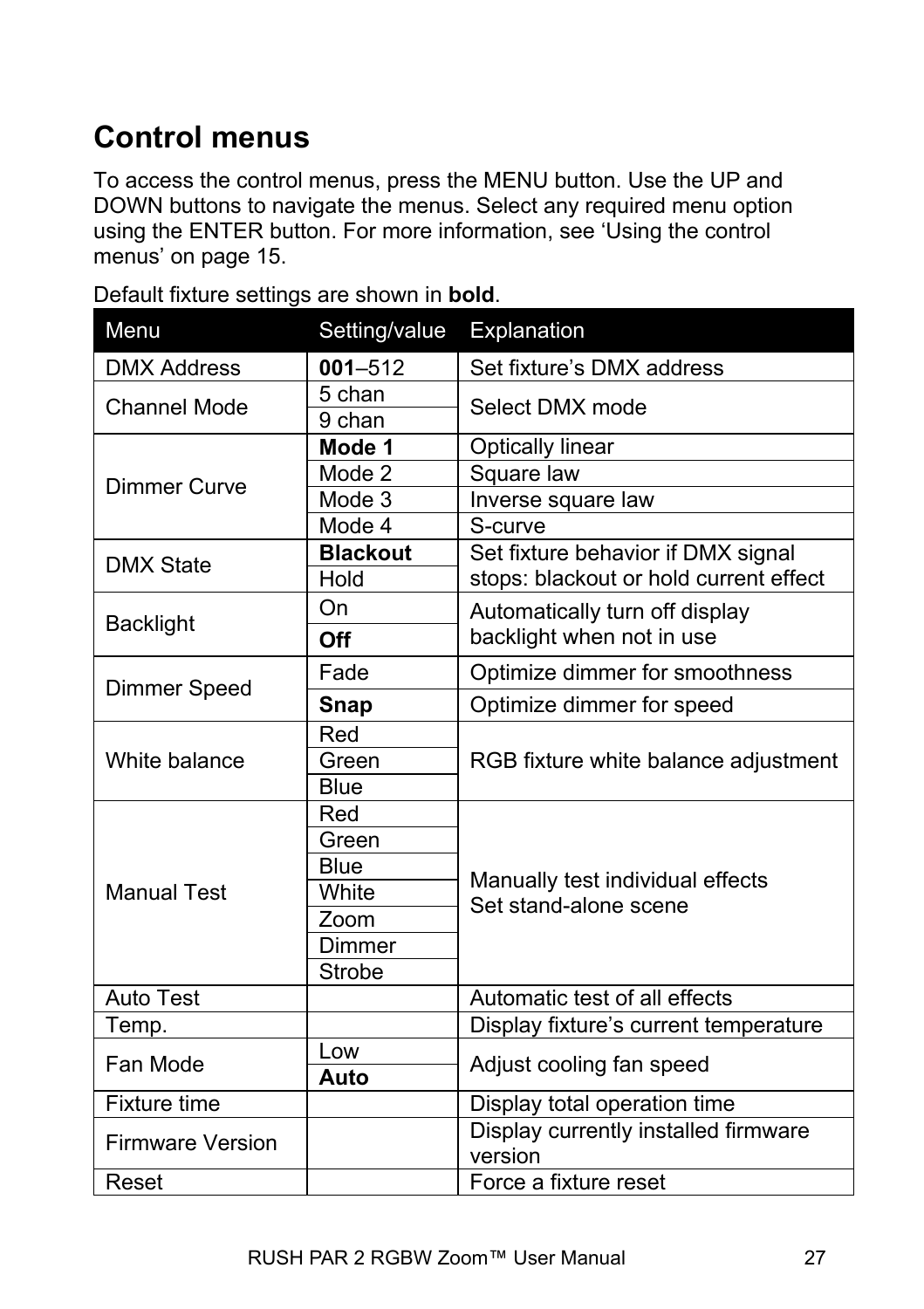# **Troubleshooting**

This section describes a few common problems that may occur during operation and provides some suggestions for easy troubleshooting:

| Symptom                                                                                  | Potential cause                                                                                                                                                                      | Remedies                                                                                                                                                                                                                                                                                                                                                                                                                                                                 |
|------------------------------------------------------------------------------------------|--------------------------------------------------------------------------------------------------------------------------------------------------------------------------------------|--------------------------------------------------------------------------------------------------------------------------------------------------------------------------------------------------------------------------------------------------------------------------------------------------------------------------------------------------------------------------------------------------------------------------------------------------------------------------|
| No light from<br>fixture or fans not<br>working.                                         | Power supply issue,<br>such as blown fuse,<br>faulty connector or<br>damaged cable.                                                                                                  | Check whether fixture's<br>power indicator LED is lit.<br>Check all power<br>connections and cables.<br>Replace fixture's primary<br>fuse.                                                                                                                                                                                                                                                                                                                               |
| One of the control<br>channels is<br>unresponsive or<br>only responds<br>intermittently. | DMX setup or DMX link<br>fault.<br>Damaged step motor or<br>cable connection.                                                                                                        | See next section.<br>Contact your RUSH by<br>Martin™ authorized<br>distributor or service center<br>for assistance.                                                                                                                                                                                                                                                                                                                                                      |
| Fixture does not<br>respond to DMX<br>control.                                           | <b>Incorrect DMX</b><br>addressing.<br>Fault on DMX link due<br>to damaged connector<br>or cable, or potential<br>interference from<br>proximity to a high-<br>voltage installation. | Ensure that fixture's DMX<br>address matches address<br>set on DMX control device.<br>Check that fixture DMX LED<br>is on, and if not, check all<br>DMX cables and<br>connections.<br>Ensure that DMX link is<br>terminated.<br>Check that all components<br>on DMX link use standard<br>DMX polarity.<br>Attempt to control the fixture<br>with another DMX control<br>device.<br>Move or shield link if it is<br>close to an unshielded high-<br>voltage installation. |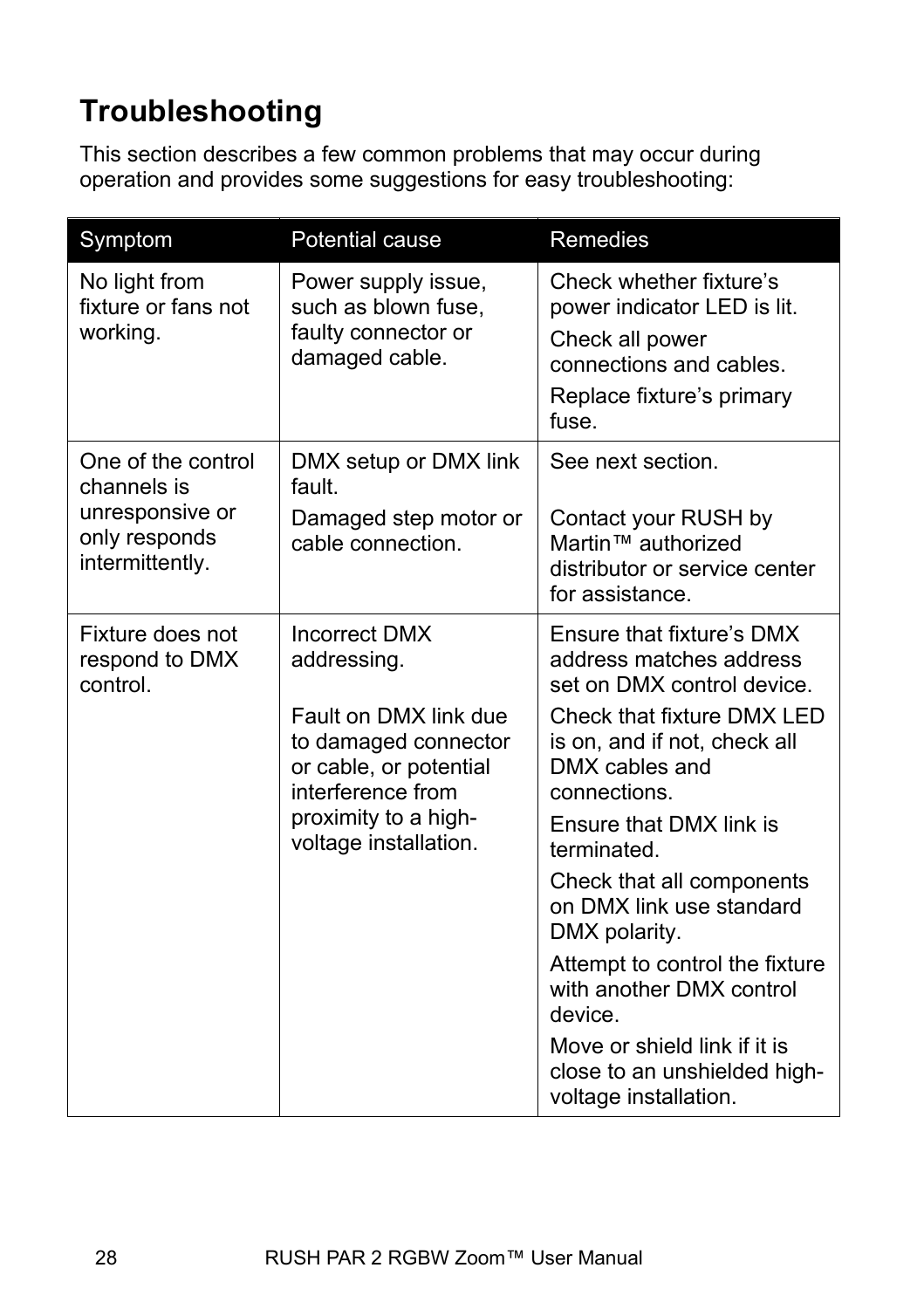# **Specifications**

### **Physical**

Dimensions (LxWxH)........................ 266x287x329 mm (10.5x11.3x13.0 in.) Weight ................................................................................. 5.5 kg (12.1 lbs.)



### **Dynamic Effects**

| Color presets 36 color presets plus full white, 'color wheel' effects |
|-----------------------------------------------------------------------|
|                                                                       |
| Strobe and pulse effects  Variable speed and action, random strobe    |
|                                                                       |
|                                                                       |

### **Control and Programming**

| Stand-alone programmingControl panel with LCD display |  |
|-------------------------------------------------------|--|
|                                                       |  |

### **Optics**

| *Figure obtained under manufacturer's test conditions. |  |
|--------------------------------------------------------|--|

*\*Figure obtained under manufacturer´s test conditions*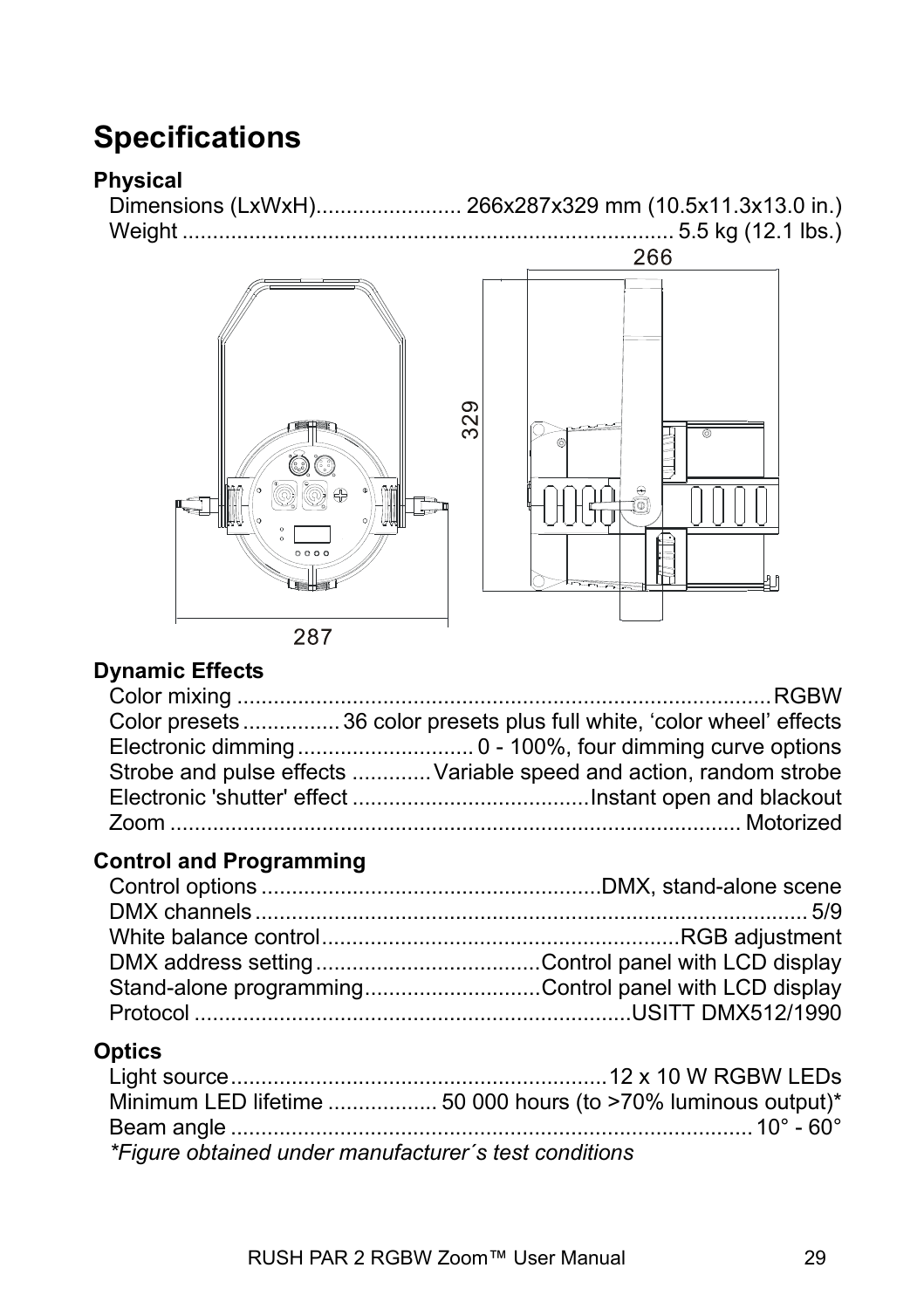### **Construction**

### **Installation**

### **Connections**

### **Electrical**

### **Maximum power and current**

| Measurements made at nominal voltage with all LEDs at full intensity. |  |
|-----------------------------------------------------------------------|--|
| Allow for a deviation of $+/- 10\%$ .                                 |  |

### **Thermal**

| *Calculated, +/- 10%, at full intensity, full white |  |
|-----------------------------------------------------|--|

### **Approvals**

| $C \in \mathbb{C}$ $\mathbb{C}$                          |
|----------------------------------------------------------|
| EU safety EN 60598-2-17 (EN 60598-1), EN 62471, EN 62493 |
|                                                          |
|                                                          |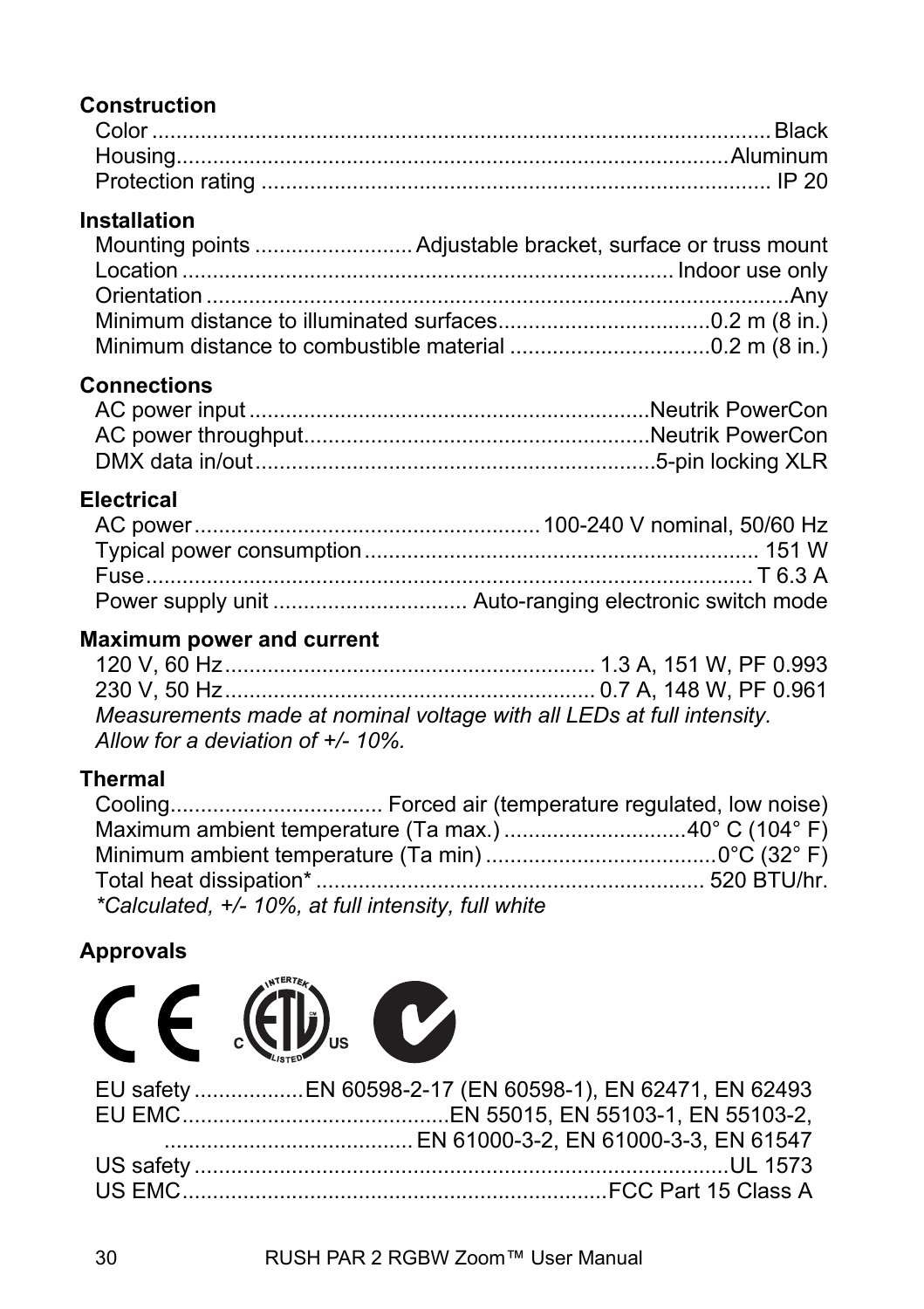#### **Included Items**

Power cable, 6 A, 18 AWG, 0.75 mm<sup>2</sup>, UL- listed, H05VV-F, 1.5 m, without mains plug Mounting bracket Gel holder

#### **Accessories**

Additional Gel Holders for RUSH PAR 2™, set of 10 ............. P/N 46000106

| Cables, 16 A, for connection to power in chains   |  |
|---------------------------------------------------|--|
| Power input cable, 14 AWG, SJT, 1.5 mm2, H05VV-F, |  |
|                                                   |  |
| Power relay cable, 14 AWG, SJT, 1.5 mm2, H05VV-F, |  |
|                                                   |  |
| Power relay cable, 14 AWG, SJT, 1.5 mm2, H05VV-F, |  |
|                                                   |  |
| Power relay cable, 14 AWG, SJT, 1.5 mm2, H05VV-F, |  |
|                                                   |  |
|                                                   |  |

#### *Power connectors*

| Neutrik PowerCon NAC3FCA |  |
|--------------------------|--|
|                          |  |
| Neutrik PowerCon NAC3FCB |  |
|                          |  |

#### *Installation hardware*

| G-clamp (suspension vertically downwards only) P/N 91602003              |  |
|--------------------------------------------------------------------------|--|
| Quick-trigger clamp (suspension vertically downwards only). P/N 91602007 |  |
|                                                                          |  |

### **Related Items**

| RUSH Software Uploader 1™. |  |  |
|----------------------------|--|--|
|----------------------------|--|--|

#### **Ordering Information**

RUSH PAR 2 RGBW Zoom™, EU model, in cardboard box .. P/N 90280040 RUSH PAR 2 RGBW Zoom™, US model, in cardboard box.. P/N 90280040

*Specifications are subject to change without notice. For the latest product specifications, see* www.martin.com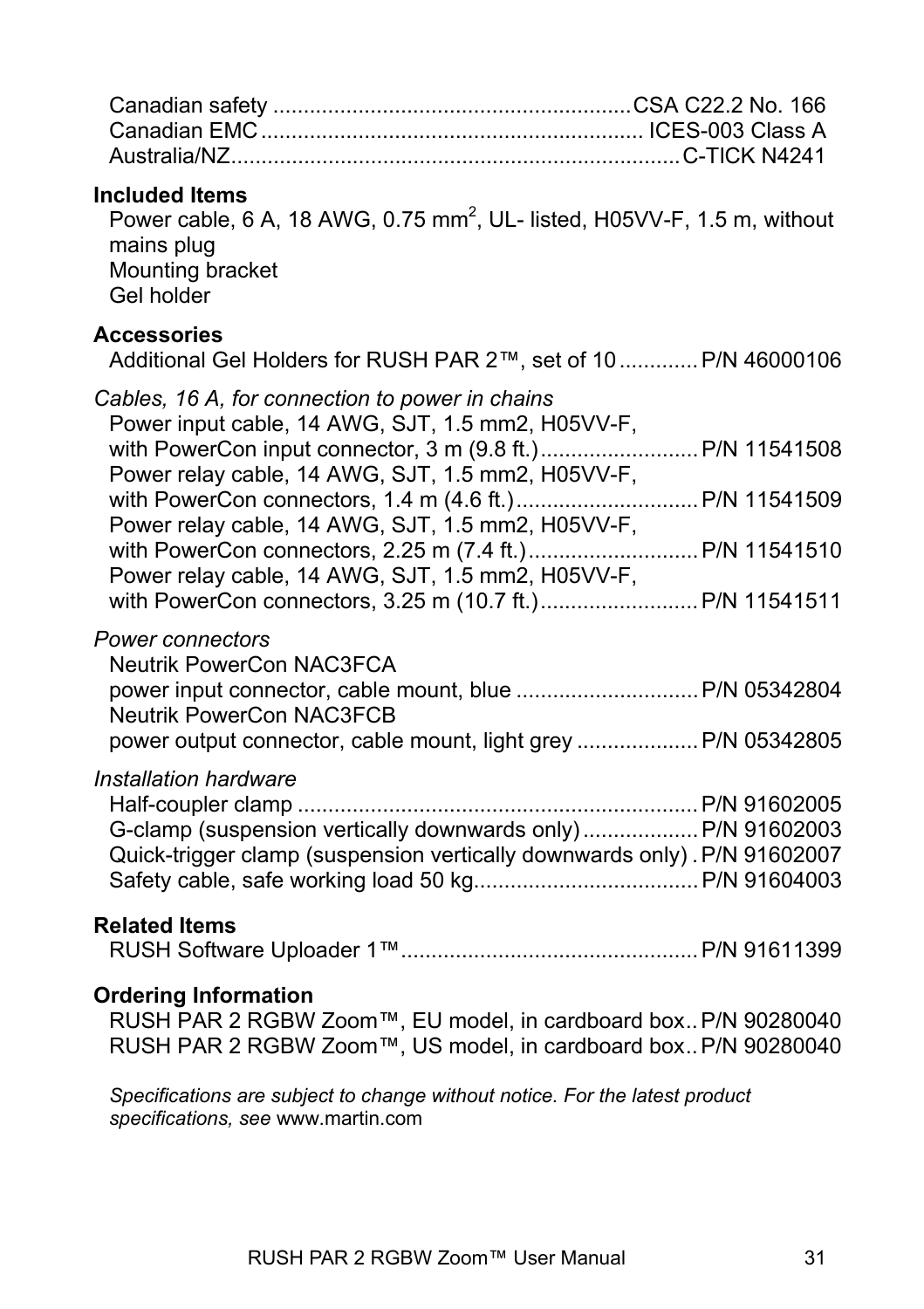

Disposing of this product

RUSH by Martin™ products are supplied in compliance with Directive 2012/19/EC of the European Parliament and of the Council of the European Union on WEEE (Waste Electrical and Electronic Equipment), where applicable. Help preserve the environment! Ensure that this product is recycled at the end of its life. Your supplier can give details of local arrangements for the disposal of RUSH by Martin products